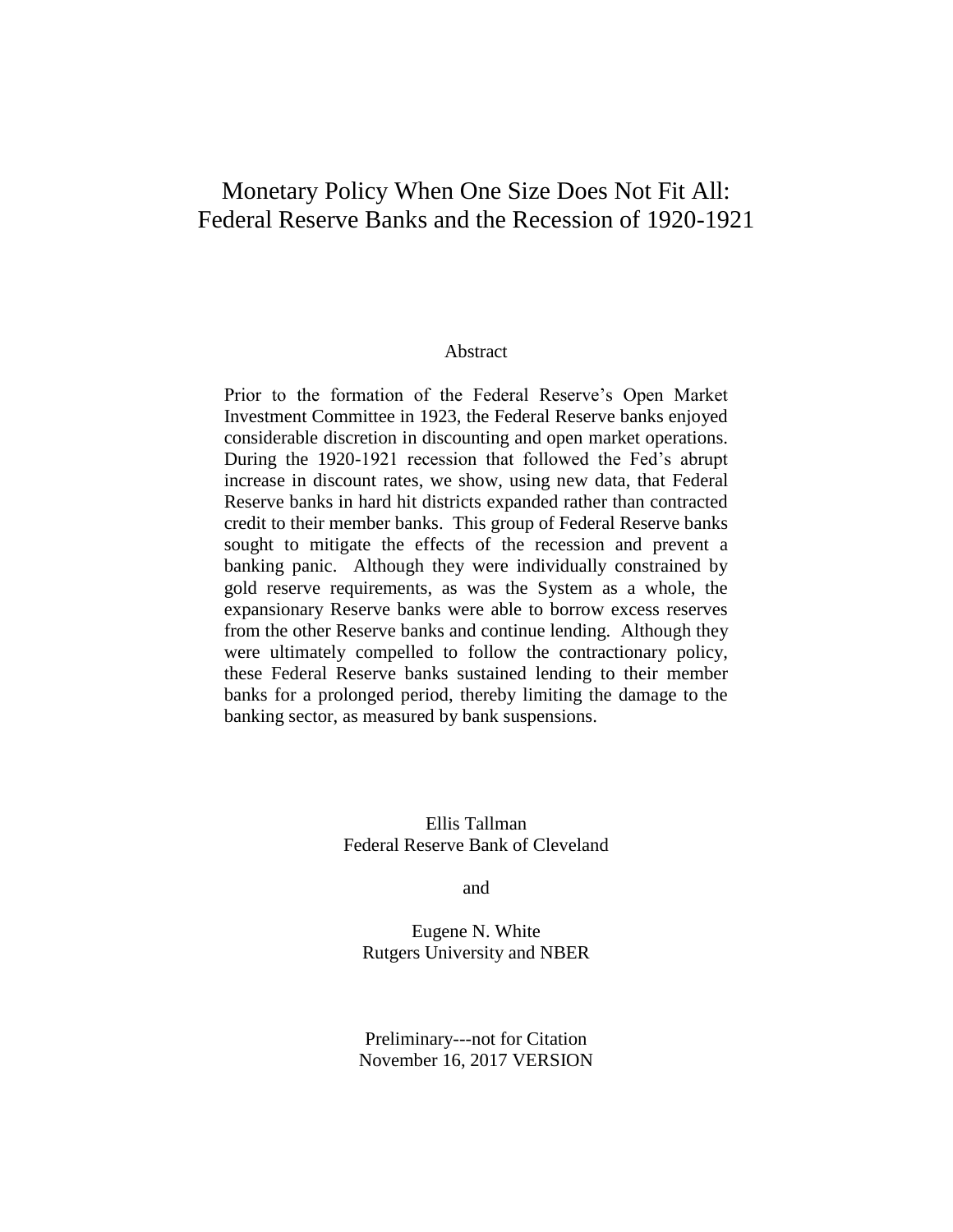### **I. Introduction**

This paper explores a largely ignored episode in the history of the Federal Reserve when, during the severe recession of 1920-1921, the individual Federal Reserve banks pursued substantially different policies, responding to the disparate conditions of member banks in their districts. The more industrial and urbanized Federal Reserve districts followed contractionary policies, seeking to restore a price level and interest rates consistent with the gold standard. The commodity price collapse following the end of World War I hit agricultural and rural districts much harder and their Federal Reserve banks implemented expansionary policies aimed at halting the business failures, farm foreclosures, and bank suspensions that might have ignited a banking panic. While the latter were attacked for bailing out speculators and protecting imprudent bankers, their regional policies may have prevented a much worse contraction and a replay of the 1907 panic.

We view the inter-district lending of gold reserves as an inefficient yet reasonably effective conduit for cross-district 'emergency' liquidity provision. These gold reserve loans enabled credit expansion that circumvented the prohibition of inter-state branch banking. Correspondent banking, the standard mechanism for inter-regional allocation of funds, worked in periods of moderate economic fluctuations. But in 1920-21, the economy contracted sharply, magnifying the risk of offering credit. Furthermore, it was the first downturn during which the Federal Reserve System was fully operational. Our analysis highlights how inter-district gold reserve lending extended crisis liquidity provision powers beyond the pre-existing clearing house system. In that system, crisis-related liquidity provision was limited to the capital capacity of the clearing house member banks. Given that the Federal Reserve System was largely based on the clearing house system, it is notable that the district banks would have been "limited to the capital of the member banks" as well if the Federal Reserve Act of 1913 had not made provision for lending of gold reserves between District Reserve banks.

The independence of the regional Federal Reserve banks in the very early years of the System is central to understanding the conduct of Fed policy. Richardson and Troost (2009) and Mitchener and Richardson (2011) have shown that the Reserve banks had enough discretionary authority to contain a panic and moderate contractionary forces in the Great Depression before the reform of the System's governance by the Banking Act of 1935 that centralized authority for monetary policy in the Federal Open Market Committee. However, the period we consider preceded the Federal Reserve Board's famous Tenth Annual Report (1923) that recognized the need to coordinate discounting and open market operations for consistent general credit policy and led to the formation of the Open Market Investment Committee in the Spring of 1923, Although there was no final determination at that time of whether Reserve banks could initiate operations, a system account was established that made pro-rata allocations of transactions to the Reserve banks; afterwards, independent operations were usually small (Friedman and Schwartz, 1963, p. 251). Thus, we examine a time when the Reserve banks had the greatest latitude for pursuing regional policies, even resisting directions from the Board of Governors and pressure from other Reserve banks.

While the Federal Reserve Board initially deplored their divergent policies, it eventually conceded the success of the dissenting Reserve banks efforts in 1920 to mitigate the recession. In spite of this recognition, the inter-Federal Reserve bank lending that had channeled credit to the harder hit districts was terminated in 1922. In official contemporary documents, the battle within the Fed was minimized, leaving the impression for modern researchers (Eichengreen, et. al.,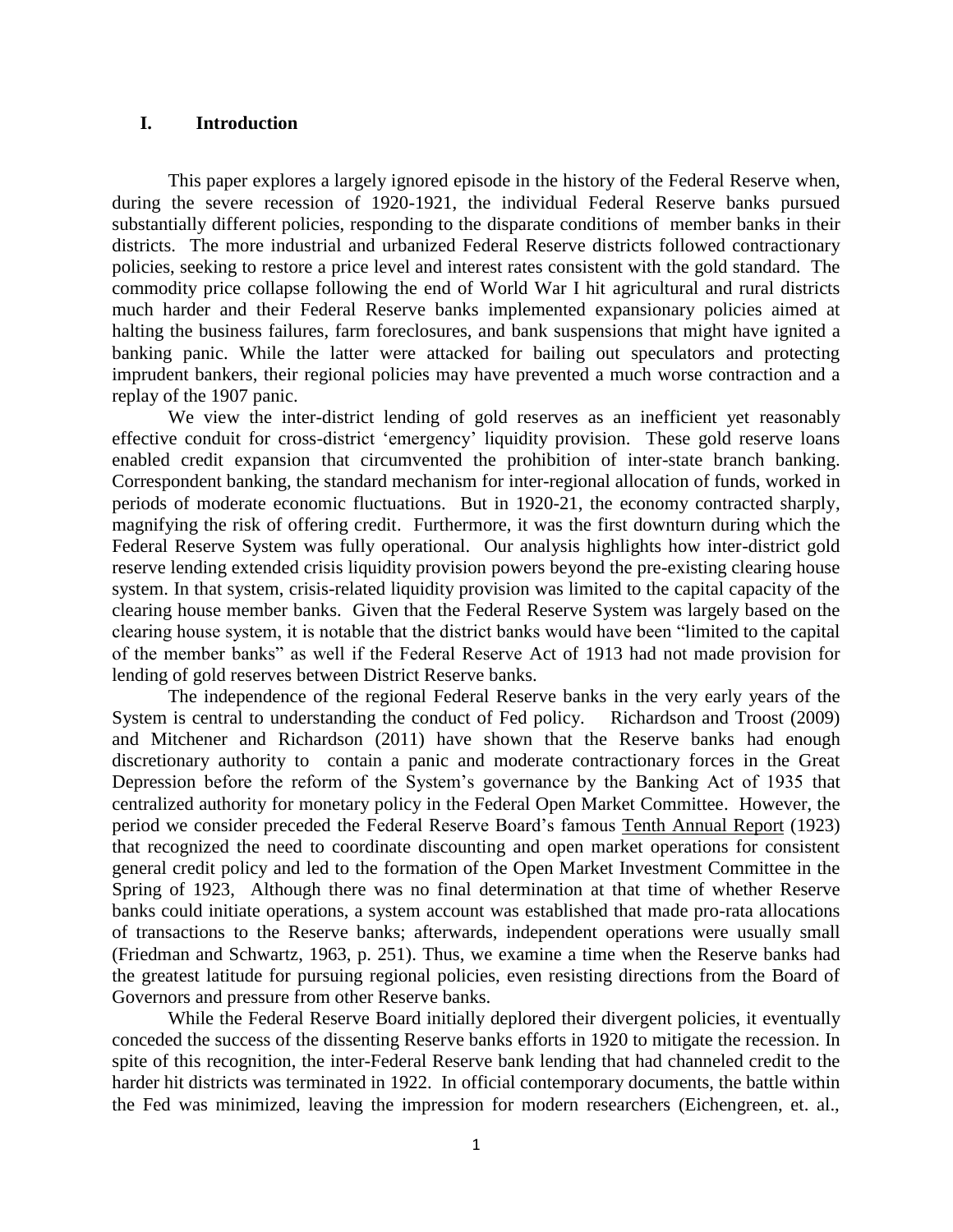2015) that there was seamless cooperation within the System. Yet, internal archival documents, such as the boards of directors' minutes of the Federal Reserve District banks and the correspondence between banks and the Board (White, 2015) reveal an intense struggle over the appearance of a regionalized monetary policy.

In the second section of this paper, we describe the origin and characteristics of 1920- 1921 recession; and in the third, the susceptibility of the economy to panics when markets – especially, financial markets -- are less than fully integrated. In the fourth, we document the divergence of policy among the Federal Reserve banks, while in the fifth, we examine the debate among the Federal Reserve banks and members of the Federal Reserve Board over what might be termed, member banks' dissenting policies. In the sixth section, we provide some econometric evidence that inter-district lending of gold reserves permitted Federal Reserve banks in the districts most exposed to the post World War I agricultural price shocks to provide an exceptional increase in credit to their member banks. In turn, these member banks were able to sustain or increase their loans, which may have prevented a worse downturn.

#### **II. The Panic-Less Recession of 1920-1921**

The 1920-1921 recession is known as being severe but relatively brief. Figure 1 compares this recession with those of 1907-1908 recession and the initial years of the Great Depression. The speed and depth of the post-World War I recession is strikingly similar but was unaccompanied by a banking panic. The 1907-1908 exhibits the same V-shape as 1920-1921, with a sharp four quarter drop in GNP of 9.8 percent and a four quarter bounce back of 13.4 percent. For 1920-1921, there was a 16.5 percent decline and a 12.4 percent recovery for the same time spans. From the peak in 1929, GNP fell 12.6 percent in a year; and rather than recovering plunged a further 11.2 percent in the next four quarters. The contracting years 1907- 1908 and 1929-1930 both saw major banking panics but not 1920-1921; and the further plunge of GNP in 1931 was accelerated by two more panics.

What would account for the absence of a panic? Table 1 reports the number of bank failures for the same years covered in Figure 1. The condition of banks in the years just before a recession would likely determine to a considerable degree their susceptibility to insolvency [the banking sector being weaker in each successive episode], so the number and the percentage change in failures are displayed as a rough adjustment for any trend factors. Again, the recession of 1920-1921 is no less severe than 1907-1908 and 1929-1930 recessions on the banks, with the number of suspensions rising more sharply. The similarity of circumstances would seem to have presaged a banking panic in 1920 or 1921; but none occurred and the economy experienced a bounce-back recovery.

Both the absence of a central bank in 1907 and the absence of an appropriate policy by the Federal Reserve in 1930-1933 are blamed for the rise in bank failures and the outbreak of panics. The contractionary actions of the Fed during 1920-1921 would seem to would seem to have set up the right conditions for a panic to erupt. We suggest that this "puzzle" is at least partly answered by the fact that monetary policy was decentralized; and while there was a generally contractionary policy, the expansionary policies of the individual Federal Reserve banks in the districts most exposed to agricultural price shocks caused a reallocation of liquidity to those regions, even as total liquidity shrank. The result was to mitigate the effects of the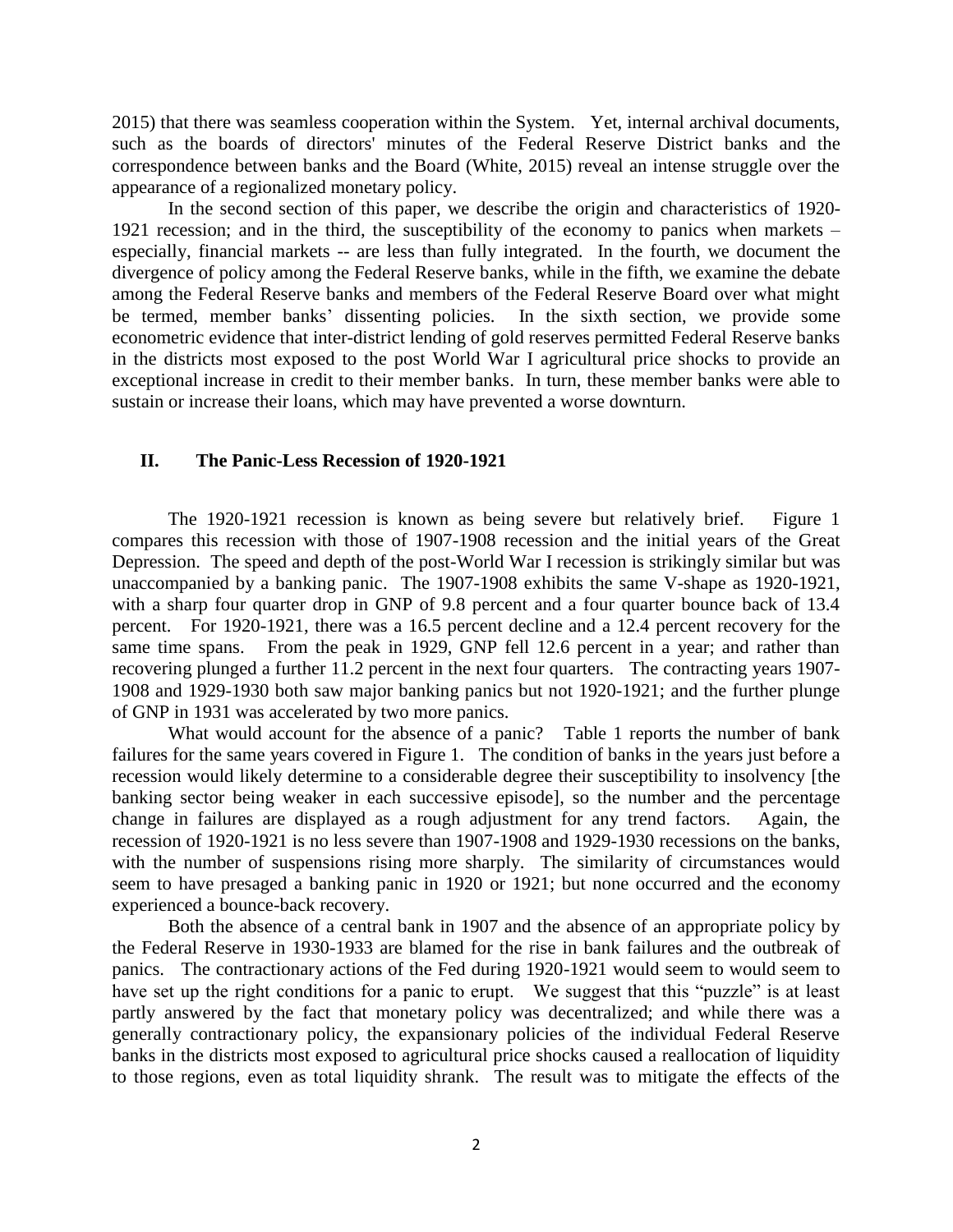shocks to the weakest districts, reducing the likelihood of a panic, even as banks closed their doors in record numbers.



**Figure 1 Three Recessions---Quarterly GNP**

Source: Robert J. Gordon, ed., The American Business Cycle: Continuity and Change (Chicago: Chicago University Press, 1986), Appendix B and http://www.nber.org/data/abc/

Our analysis highlights how inter-district gold reserve lending extended crisis liquidity provision powers beyond the pre-existing clearing house system. In that system, crisis-related liquidity provision was limited to the capital capacity of the clearing house member banks. Given that the Federal Reserve System was largely based on the clearing house system, it is notable that the district banks would have been "limited to the capital of the member banks" as well if the Federal Reserve Board did not facilitate the lending of gold reserves across District Reserve banks.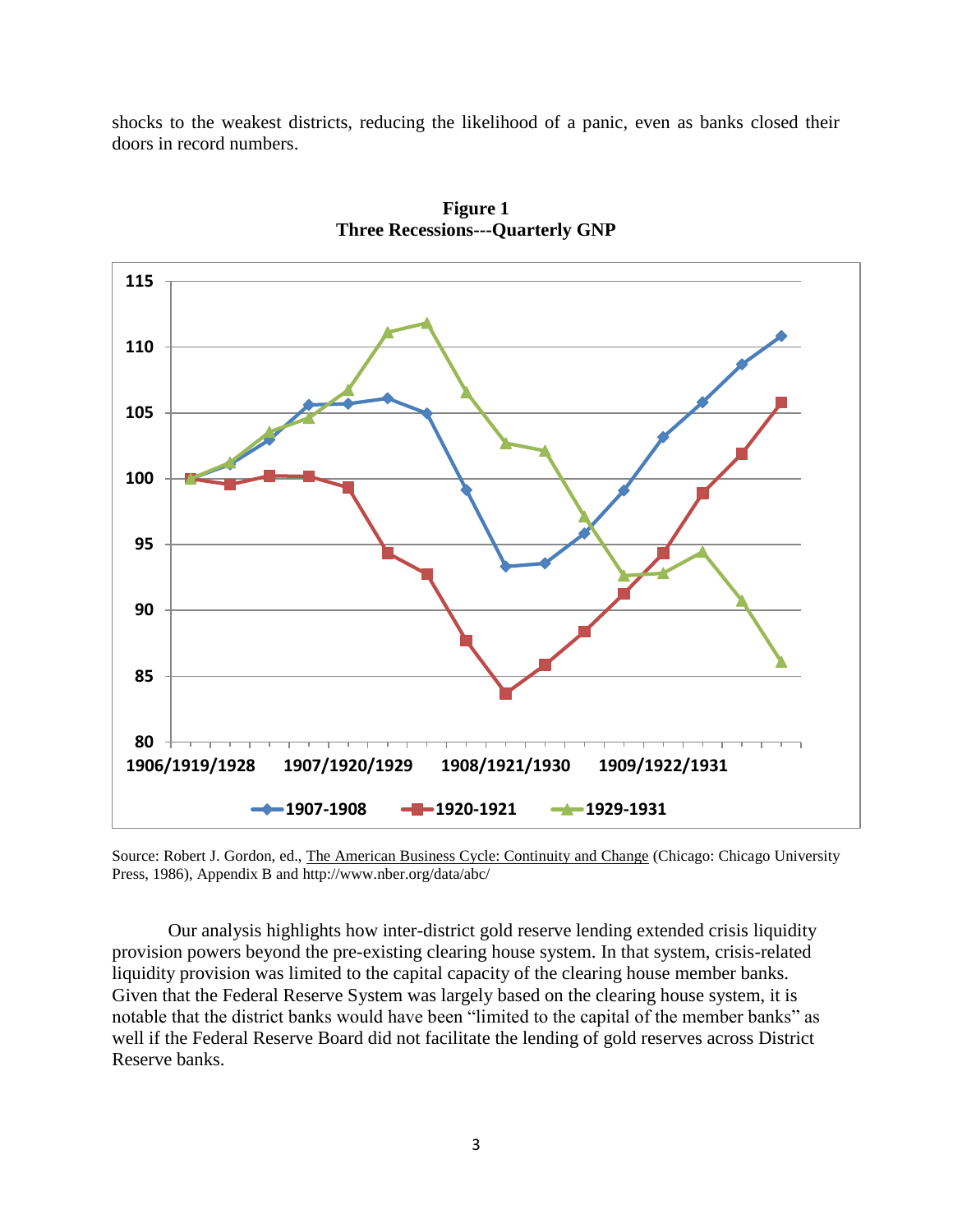|       |             | Percentage    |                                                                                                                                                                                       |             | Percentage    |      |             | Percentage    |
|-------|-------------|---------------|---------------------------------------------------------------------------------------------------------------------------------------------------------------------------------------|-------------|---------------|------|-------------|---------------|
|       | Number of   | Change from   |                                                                                                                                                                                       | Number of   | Change from   |      | Number of   | Change from   |
| Year  | Suspensions | Previous Year | Year                                                                                                                                                                                  | Suspensions | Previous Year | Year | Suspensions | Previous Year |
| $[1]$ | $[2]$       | $[3]$         | $[4] % \includegraphics[width=1\textwidth]{images/TrDiM-Architecture.png} \caption{The figure shows the results of the estimators in the left hand side.} \label{TrDiM-Architecture}$ | $[5]$       | [6]           | [7]  | [8]         | [9]           |
| 1906  | 53          | $-33.8$       | 1919                                                                                                                                                                                  | 62          | 31.9          | 1928 | 498         | $-25.6$       |
| 1907  | 90          | 69.8          | 1920                                                                                                                                                                                  | 167         | 169.4         | 1929 | 659         | 32.3          |
| 1908  | 153         | 70.0          | 1921                                                                                                                                                                                  | 505         | 202.4         | 1930 | 1350        | 104.9         |
| 1909  | 78          | $-49.0$       | 1922                                                                                                                                                                                  | 366         | $-27.5$       | 1931 | 2293        | 69.9          |

### **Table 1 Bank Suspensions in Three Recessions**

Source: Board of Governors of the Federal Reserve System, Banking and Monetary Statistics (Washington, D.C., 1943), Table No. 66.

To set the stage for analyzing Fed policy, we review the background the evolution of the 1920-1921 recession, beginning with the end of World War I and illustrated with some selected statistics in Table 2. Moving from a wartime to peacetime economy presented major challenges and the Fed committed "several mistakes, some avoidable, some unavoidable in the circumstances" (Meltzer, 2003, p. 90). These policy choices first accelerated the postwar boom and then magnified the bust.

First, there was a fiscal shock. Following the armistice in 1918, the federal government slashed its expenditures and quickly shrank the size of the military. This action contributed to the brief recession of August 1918-March 1919; however, it was partly offset by the low interest rate policy of the Fed that continued to assist the Treasury with the sales of the Victory Bond issue. Desirous of maintaining bond prices, the Treasury favored a low interest policy (Friedman and Schwartz, 1963). In April 1918, the New York Fed had set its rates for discounts and advances on eligible paper at 4 percent, well below the market rates and maintained this rate until November 1919. All the other Reserve banks adhered to this policy and none set a rate higher than 4 <sup>1</sup>/<sub>2</sub> percent. The upsurge in discounts to member banks that had been rising quickly paused during the recession and then continued.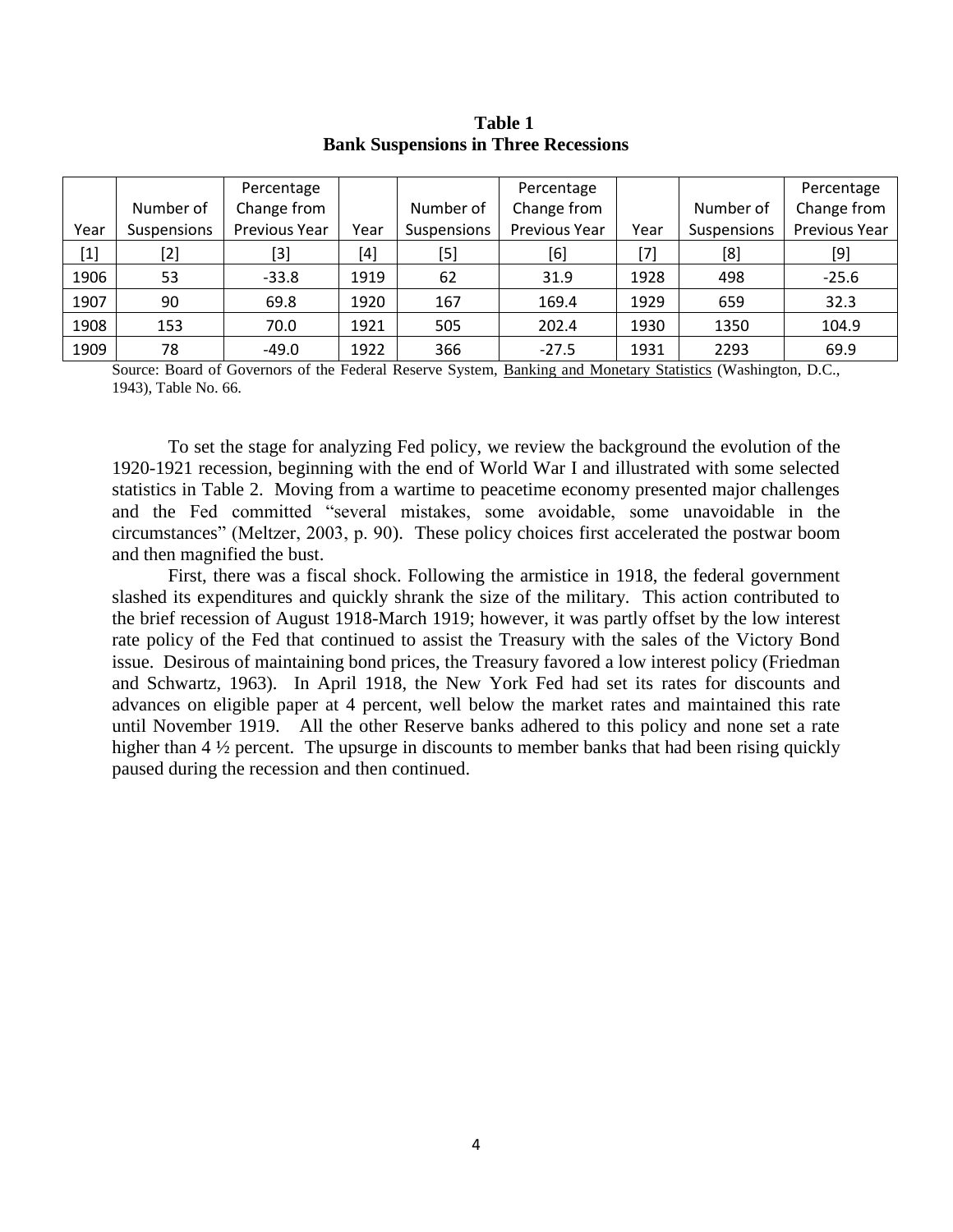| Year     | Manufacturing<br>Production | Consumer<br>Price<br>Index | Manufacturing<br>Wholesale<br>Price Index | Wholesale<br>Farm<br>Products<br>Price<br>Index | Unemployment              | Gold<br><b>Stock</b> | NY Fed<br>Discount<br>Rate |
|----------|-----------------------------|----------------------------|-------------------------------------------|-------------------------------------------------|---------------------------|----------------------|----------------------------|
| $[1]$    | $[2]$                       | $[3]$                      | $[4]$                                     | $[5]$                                           | [6]                       | $[7]$                | [8]                        |
| 1913     | 100                         | 100.0                      | 100.0                                     | 100.0                                           | 5.7                       | na                   |                            |
| 1914     | 91.9                        | 100.9                      | 95.0                                      | 100.0                                           | 8.5                       | 1,526                | 5.0                        |
| 1915     | 102.7                       | 101.5                      | 97.5                                      | 100.0                                           | 9.0                       | 2,025                | 4.0                        |
| 1916     | 122.4                       | 110.8                      | 126.1                                     | 118.3                                           | 6.5                       | 2,556                | 3.0                        |
| 1917     | 123.4                       | 133.5                      | 163.9                                     | 181.1                                           | 5.2                       | 2,868                | 3.5                        |
| 1918     | 121.3                       | 156.9                      | 177.3                                     | 207.8                                           | 1.2                       | 2,873                | 4.0                        |
| 1919     | 118.5                       | 180.2                      | 184.9                                     | 221.1                                           | 2.3                       | 2,707                | 4.75                       |
| 1920     | 125.7                       | 208.8                      | 230.3                                     | 211.7                                           | 5.2                       | 2,639                | 7.0                        |
| 1921     | 97.3                        | 186.5                      | 149.6                                     | 123.9                                           | 11.3                      | 3,373                | 4.5                        |
| 1922     | 128.8                       | 174.7                      | 146.2                                     | 131.7                                           | 8.6                       | 3,642                | 4.0                        |
| 1923     | 152.8                       | 177.8                      | 149.6                                     | 138.3                                           | 4.3                       | 3,957                | 4.5                        |
| 1924     | 140.8                       | 178.1                      | 142.9                                     | 140.0                                           | 5.3                       | 4,212                | 3.0                        |
| 1925     | 157.6                       | 182.6                      | 147.1                                     | 153.9                                           | 4.7                       | 4,112                | 3.5                        |
| 1926     | 160.8                       | 184.4                      | 142.9                                     | 140.6                                           | 2.9                       | 4,205                | 4.0                        |
| 1927     | 156.5                       | 180.9                      | 134.5                                     | 139.4                                           | 3.9                       | 4,092                | 3.5                        |
| 1928     | 163.4                       | 178.4                      | 132.8                                     | 148.3                                           | 4.7                       | 3,854                | 5.0                        |
| 1929     | 173.6                       | 178.4                      | 131.1                                     | 146.7                                           | 2.9                       | 3,997                | 4.5                        |
| Sources: | U.S.<br>Index               | of                         | Manufacturing                             | Production                                      | 1863-1930,<br><b>NBER</b> |                      | Macrohistory,              |

**Table 2 Selected Economic Statistics, 1913-1929**

[http://www.nber.org/databases/macrohistory/contents/chapter01.html,](http://www.nber.org/databases/macrohistory/contents/chapter01.html) U.S. Consumer Price Index, [https://www.measuringworth.com/uscpi/result.php,](https://www.measuringworth.com/uscpi/result.php) Carter, et. al., Historical Statistics, Wholesale prices Industrial commodities Series Cc67, Wholesale prices Farm Products Series Cc68, Unemployment, Series Ba745, Governors of the Federal Reserve System, Banking and Monetary Statistcs (1943), Gold Stock, p. 536, Table No. 156 and New York Federal Reserve Bank discount rate, pp. 439-440, Table No. 115.

This Fed policy to maintain discount rates 'lower than the market interest rate' contributed to a commodities and general economic boom, beginning in early 1919 and peaking in January 1920. As seen in Table 2, prices, whether measured by the consumer price index or the manufacturing or farm products wholesale price indexes increased sharply, with manufacturing output also rising quickly. Many of the Federal Reserve banks were alarmed by the rapid decline in their gold reserves, as expansionary policy had led to a drop in the gold stock for the first time in years, with gold flowing out of the United States (Column 7 in Table 2). As a whole, the Federal Reserve System's gold reserve ratio fell from 50.6 percent in June 1919 to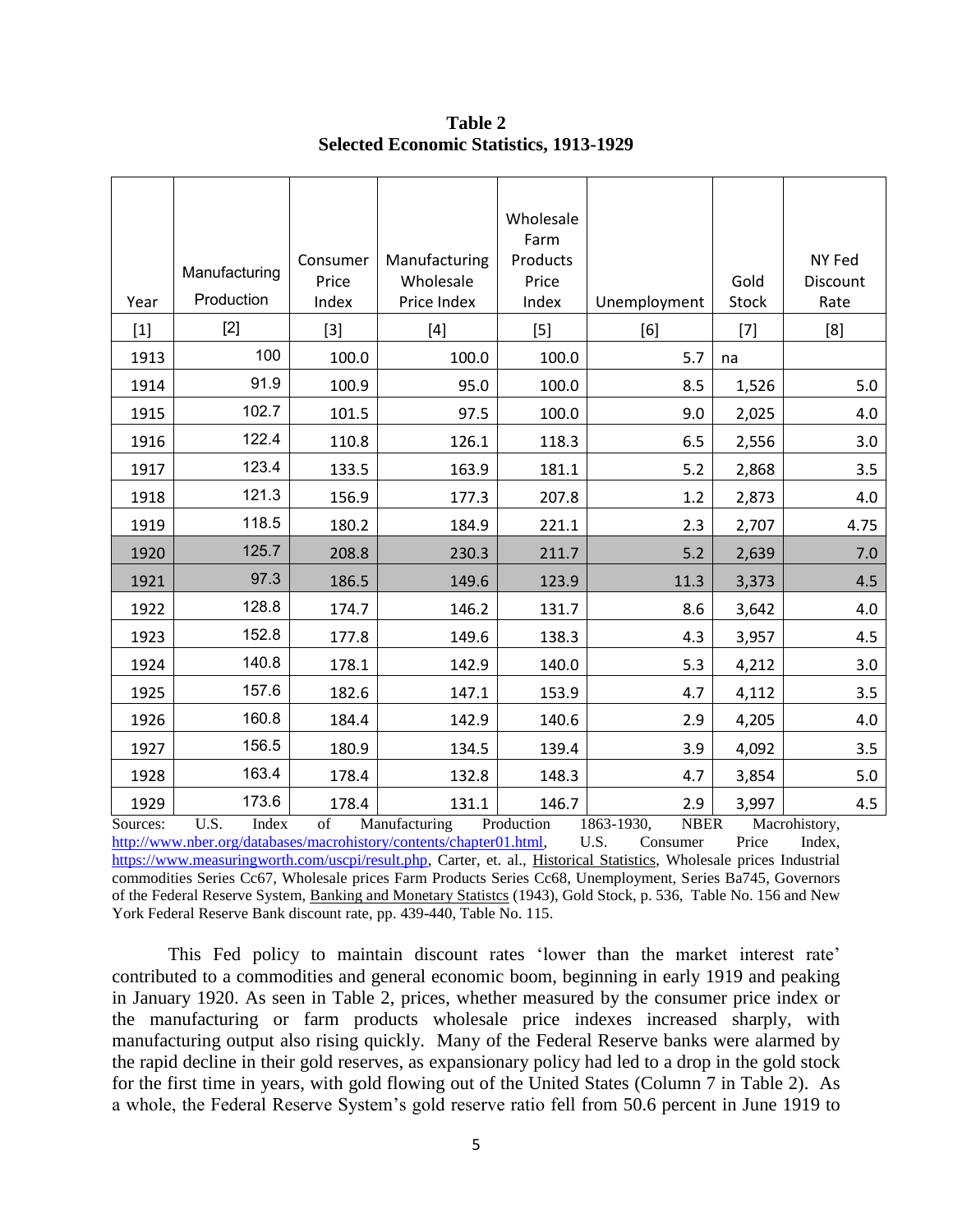42.7 percent in January 1920. Under pressure from the Treasury, the Federal Reserve Board exercised its authority to veto requests from the Federal Reserve Banks of New York and Boston to raise their rates. But, when several Reserve banks neared their 40 percent gold reserve minimum, the Board allowed the New York bank to raise its rate to 4 ¾ percent in December 1919. The other Reserve banks followed suit and rates rose to 5 and eventually 6 percent. Yet, the upward swing of commodities prices meant that member banks who could charge 10 percent or more on their loans still found it profitable to borrow at the increased Reserve bank discount rates. In an attempt to discourage borrowing, Congress passed the Phelan Act of 1920 that permitted the Federal Reserve to set progressively higher rates for member banks that borrowed heavily. Although the Board retained its authority to veto any basic rate changes, it delegated the power to determine progressive rates to the district banks.

The boom collapsed in January 1920 just as many reserve banks' discount rates reached 6 percent, leading Friedman and Schwartz (1963, p. 231) to comment that "The rise in the discount rates in January was not only too late but also probably too much." In June 1920, the Federal Reserve Bank of New York raised its discount rate to 7 percent. The recession, beginning in \January 1920 and reaching a trough in July 1921, became a severe one. Although the annual statistics Table 2 partly mask the full extent of the economic decline, manufacturing output declined 23 percent, while consumer, manufacturing and farm prices plunged by 11, 35 and 41 percent, with unemployment rising to 11.3 percent. Distress on the farm and in the factory led to an unparalleled uptick in bank suspensions from 62 in 1919 to 167 in 1920, and then 505 in 1921, as seen in Table 1.

Yet, many in the Fed were not keen to cut rates quickly. The desire was not only to terminate inflation but to bring prices down to a level that would be consistent across countries when the international Gold Standard was resumed. However, prices stubbornly remained well above any of the prewar price level measures seen in Table 2. The Governor of the Federal Reserve Bank of New York, Benjamin Strong, was opposed to any discount rates cuts so long as market interest rates were higher. In his words, the Fed should be following "Bagehot's golden rule" (Chandler, 1958, p. 173-4) and make the discount rate a penalty rate to deter any inflationary impulse. This expression was an unfortunate misinterpretation of Bagehot, whose rule was aimed at temporary provision of credit during financial crises. Strong was applying the rule to a year of actively contracting credit. He wanted to see member bank borrowing reduced by 20 percent. Although the Federal Reserve Bank of New York steadily cut its bills purchased, its member banks' level of discounts scarcely dropped, leading the bank to raise its discount rate to 7 percent in June 1920, in the midst of the recession. Boston had raised its rate to 7 percent in May 1920; but though other Federal Reserve banks like Cleveland and Philadelphia followed this "austerity" program, they kept their rates at 6 percent. While the policy pushed by the Board and by Strong was favored by some banks, it was resisted by those in agricultural regions where the collapse of the commodities boom threatened the existence of their member banks.

### **III. Susceptibility to Regional and National Financial Crises**

Freixas, Parigi, and Rochet (2000) and Allen and Gale (2009) show that in models of a multiregion economy with systemic risk that liquidity surplus regions can supply liquidity short regions. If there is a shortage of aggregate liquidity, a shock may be transmitted from the weaker regions to the stronger regions by unexpected forced liquidations, which may then yield a general banking and economic crisis. The possibility of a shock producing a regional or general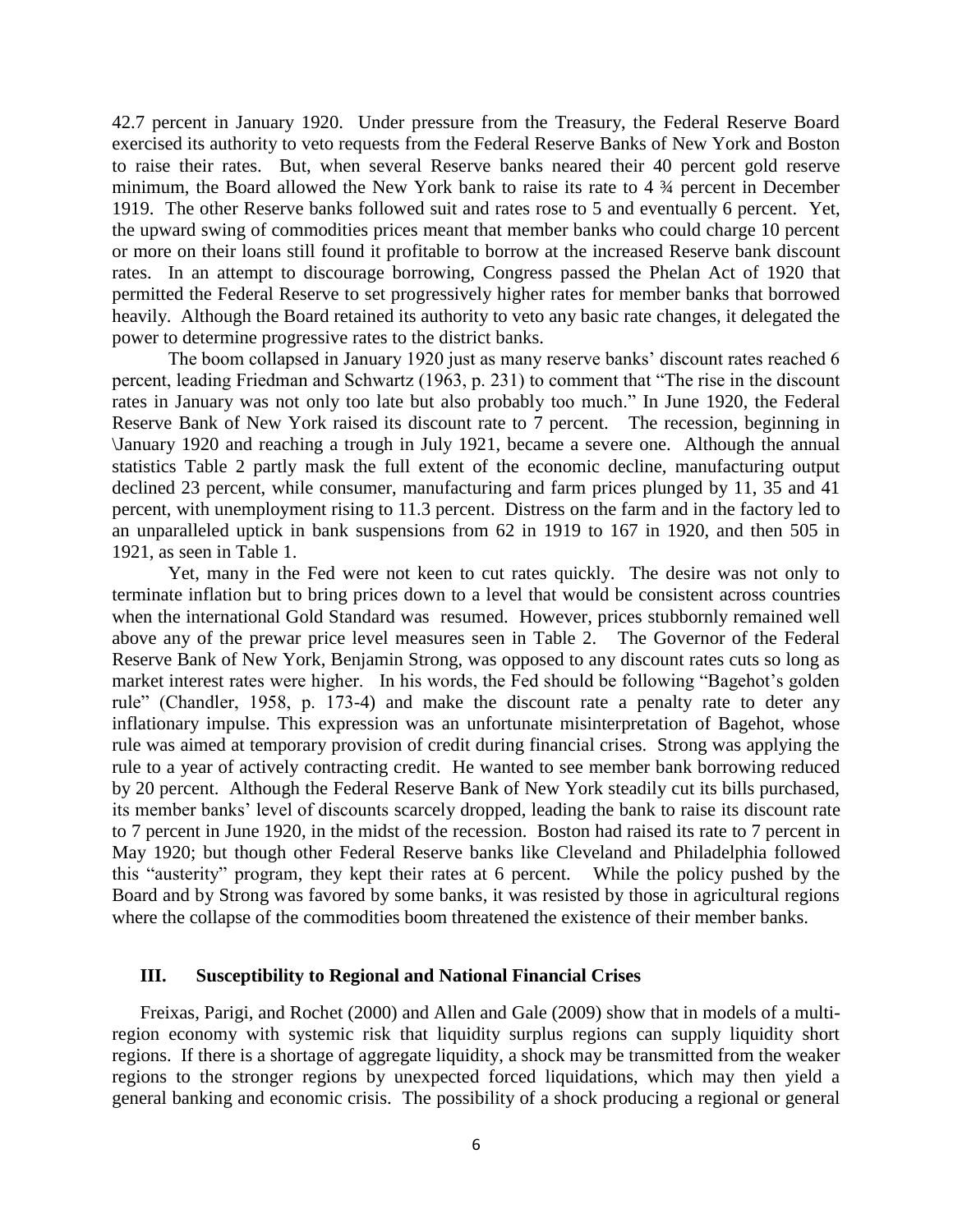crisis is greater if money markets are not fully integrated and/or if interbank market for liquidity is characterized by information asymmetries that may be exacerbated by shocks. Both of these conditions appear to have been present in the early 1920s, leaving the twelve Federal Reserve banks facing very different regional conditions during the recession of 1920-21.

In the early twentieth century, the U.S. economy was far less integrated than it is today. One way to look at market integration and the issue of how to structure monetary policy is through the lens of the optimal currency literature. If U.S. regions—or Federal Reserve districts---may be viewed as separate currency areas, there is a case for differential monetary policy or in the extreme, which is what the literature focuses on, different currencies. To be a candidate for a separate currency/monetary area (Rockoff, 2010), a region should have several attributes: (1) it should be a large area, (2) its specialized goods should be subject to shocks that are not symmetric to other regions, (3) labor mobility between regions is limited, (4) capital mobility between regions is limited, and (5) fiscal transfers between regions are limited.

Although there were no legal impediments in the United States to the movement of goods, money/capital, and probably labor, these conditions were at least in part fulfilled. The Federal Reserve districts were approximately as large in size and income as many European countries, and there was a high degree of specialization. The specialized regions may not have conformed exactly to the boundaries of the Fed districts, but their output was distinctive. Most significantly, the Southern and Western regions were heavily dependent on agriculture, much more so than even the Midwest. The most distinctive region was the South. Before the Civil War, sugar, tobacco, rice and cotton were its dominant crops for market; but in the second half of the nineteenth century, cotton absorbed an even larger share of resources than it had before the war. At the time of the 1920-21 recession, cotton was a leading economic sector in the Atlanta, Dallas, Richmond, and St. Louis districts. It was most important in the Sixth District (White, 2015), Atlanta, where the mid-1920 fall in cotton prices caused acute distress for the region's banks whose loans were heavily collateralized by cotton.

The desperate state of cotton was described by one of the directors of the Federal Reserve Bank of Richmond's Board, D. R. Coker

It appears to me that the worst trouble with the whole situation in the country is unequal deflation. The cost of living in our section has not gone down more than a small fraction as much as the deflation of cotton. In less than a year, cotton has declined approximately 80 percent and cottonseed approximately 80 percent in value; that is, the two products of the cotton fields have gone down and are bring in today about one fifth of that they were bringing a year ago. I know of no other agricultural product that has declined so much. (Fifteenth Conference of Federal Reserve Banks, 1921, p. 562).

Coker spoke sympathetically of the "thousands of our desperately poor and ignorant tenants in the South" and gave a painful example: "I know a negro who owned 500 acres of land; he bought 500 acres next to him and paid \$250.00 an acre for it. Unless he is helped for five or six years he will probably lose both farms." Facing the same dilemma was the plantation owner "who bought 15,000 acres for \$50,000 and borrowed but now he is losing money on his crops, cant' make payments" (Fifteenth Conference of Federal Reserve Banks, 1921, p. 598).

.

In terms of the labor market, the South was the most distinctive region, having limited labor mobility with the rest of the American economy until World War II (Wright, 1996). In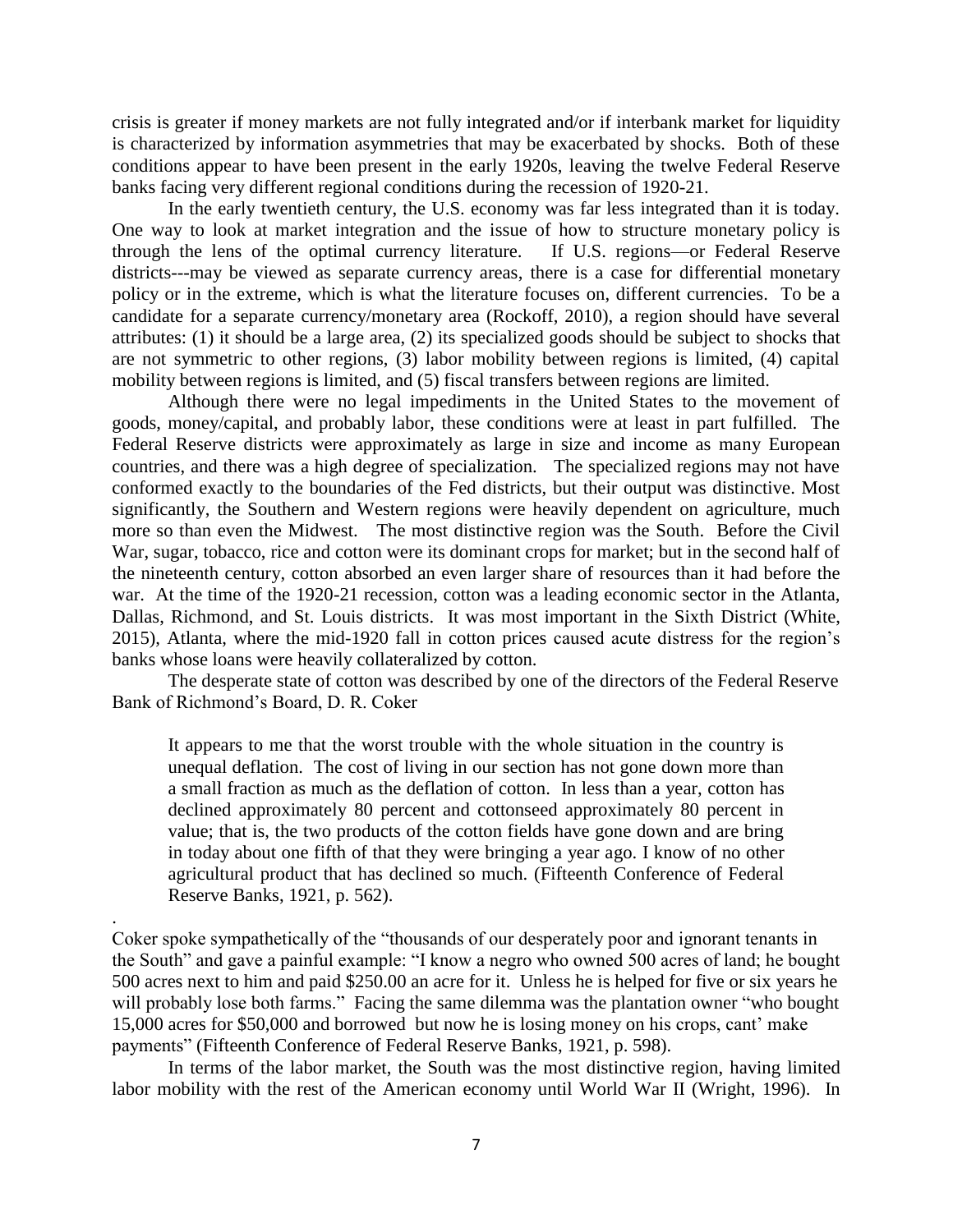terms of the money market, Landon-Lane and Rockoff (2004) found that for the pre-Depression era, "monetary shocks were communicated to all parts of the United States by financial markets, but that the level and timing of the responses was erratic." There was less than complete integration for the Plains, the West and the South. For example, vector auto-regressions showed most of the variance in the forecast errors in the Western, Plains and Southern rates are not explained by the national rate. In the South, shocks to the national rate accounted for only 10 percent of the variance of the forecast errors for 1880-1913 and 20 percent for 1914-1943. They concluded: "In the nineteenth century, perhaps until World War II, the peripheral regions of the United States did not simply import interest rate shocks from other regions. They generated their own……This lack of synchronicity set a difficult problem for a potential monetary authority."<sup>1</sup>

Part of this lack of integration was certainly a result of the prohibition on branching by national banks and most state banks (White, 1983) that created an industry populated almost exclusively by unit banks. Consequently, there were 20,000 commercial banks in the United States in 1920. However, American banks were partly and imperfectly tied together through correspondent banking networks that facilitated the holding of reserves and movement of funds for investment around the country. Complicating matters further was the dual banking system where banks could be chartered by the federal government via the Office of the Comptroller of the Currency or by the states through their state banking agencies. Only national banks and state banks that met most of the qualifications for national banks could be member of the Federal Reserve System. These member banks could receive direct injections of liquidity from a Federal Reserve Bank that discounted their paper; but for the greater number of state non-member banks that had not joined the system; liquidity would then have to be obtained indirectly through the intermediation of member banks.

 The success of these banking networks in transferring funds and arbitraging interest differentials relied on limited published information---that did not fully capture the condition of banks' balance sheets or underlying loan collateral. The only information on another bank could publicly obtain was from the short balance sheets of national banks in the Call Reports published three to five times a year or from the four or five item weekly data published for members of clearing houses. Loan quality was practically invisible. This information asymmetry was partly bridged by reputation but that might easily vanish in the wake of a severe shock. In the Sixth District, for example (White, 2015) a substantial portion of member and non-member bank loans were collateralized by cotton and other commodities that rendered their balance sheets opaque to other banks, especially those outside of the region who were less familiar with its specialized activity. Thus, illiquid banks could find it difficult to access the regional and national intermarket market for liquidity because of the heightened information asymmetries.

To shore up their own liquidity in a crisis, banks refused to renew loans, which were typically short-term, forcing their customers to quickly dump their stocks of commodities on the market. In a process theoretically described by Shleifer and Vishy (1992), Diamond and Rajan (2009), and Caballero and Simsek (2009), fire sales for commodities and commodity-back bills could break out and send prices for the commodities as well as bills backed by them below their fundamental prices. The rapid descent of prices could then produce a cascade of bank failures and possibly a full-fledged bank panic.

Given the regional economic differences in the United States and the less than perfect integration of many markets, shocks could affect regions asymmetrically and lead to very

 $\overline{\phantom{a}}$ 

<sup>&</sup>lt;sup>1</sup> It should be noted that these tests for market integration all rely on annual data that sometimes may smooth over shocks---booms and busts---and hence may not fully capture the moments of crisis.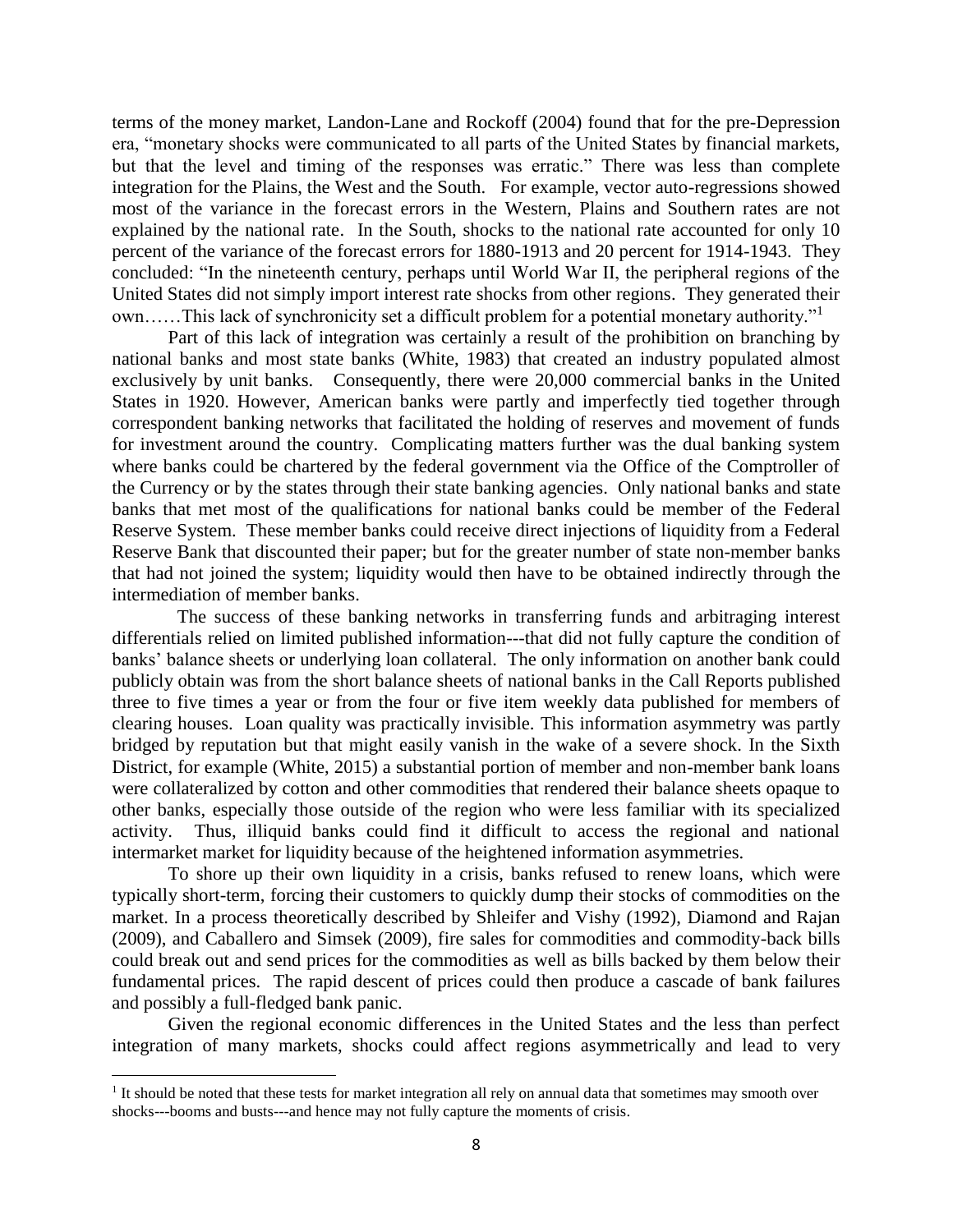different regional economic outcomes. There were no significant fiscal stabilizers to transfer purchasing power to offset the asymmetric effects of negative shocks in the 1920s. Thus, regional conditions perceived by twelve Federal Reserve banks could be quite different, leading to divergent policy efforts. The federalized structure of the Fed was in no small part a reflection of the concerns by local bankers and businesses that a centralized authority would not serve them well and hence the relative degree of autonomy delegated to the Federal Reserve banks----which would be pushed to near its limits during the recession of 1920-21.

#### **IV. Policy Divergence and Inter-Federal Reserve Bank Lending**

In contrast to the pre-1914 clearing house assistance to banks, the Reserve banks in more rural districts could expand their discounts because they could borrow gold reserves from Reserve banks with ample reserves.

In the 1920s, monetary policy, although guided by the Federal Reserve Board, was conducted with a relatively high degree of autonomy by the Federal Reserve banks. Even though they were established by the Federal Reserve Act of 1913, the district banks were not government agencies but were owned by their member banks—all national banks and all state banks who voluntarily joined. They were governed by their member-elected boards of directors who closely guided the day-to-day activities of the Reserve banks, meeting either as a whole or as an executive committee once or more a week. Their design resembled the clearing houses that had been established in every major city in the nineteenth century to assist with the clearing and collection of checks and that had provided emergency liquidity in the form of clearing house loan certificates to their members during financial crises. The value of this liquidity provision during the Panic of 1907 led Congress to provide for similar federally established association under the Aldrich-Vreeland Act of 1908, while it considered broader banking reform. Thus, the Federal Reserve banks were an evolutionary extension of the clearing houses and Aldrich-Vreeland associations.

A signal difference, however, was that the twelve Federal Reserve banks provided not just emergency liquidity but regular liquidity to ease the sharp seasonal demands that were thought to be the primary contributors to financial panics. In accordance with this objective and the real bills doctrine's framework, loans were intended to be short-term. Section 14 of the Federal Reserve Act specified that the Reserve banks could "discount notes, drafts, and bills of exchange arising out of actual commercial transactions" "for agricultural, industrial or commercial purposes." Except for U.S. government securities, they were prohibited from providing credit collateralized by stocks or bonds. The portfolio of the Reserve banks was dominated by discounts, which were provided "passively," to member banks who applied to the discount window depending on the posted discount rates. The maturity of discounts was limited to 90 days, except for agricultural and livestock paper and bills of exchange that had a maximum permissible maturity of six months. In addition, the Reserve banks could discount trade acceptances with maturity up to three months. Open market operations---"active" policy---were secondary to discounting and were conducted by the purchase of specified types of bills and securities.

Subject to the approval of the Federal Reserve Board, each Reserve bank could set its discount rates. Rates were not uniform and within each instrument-specific rate, they diverged as much as one percent. The Board exercised this authority, frequently denying Reserve bank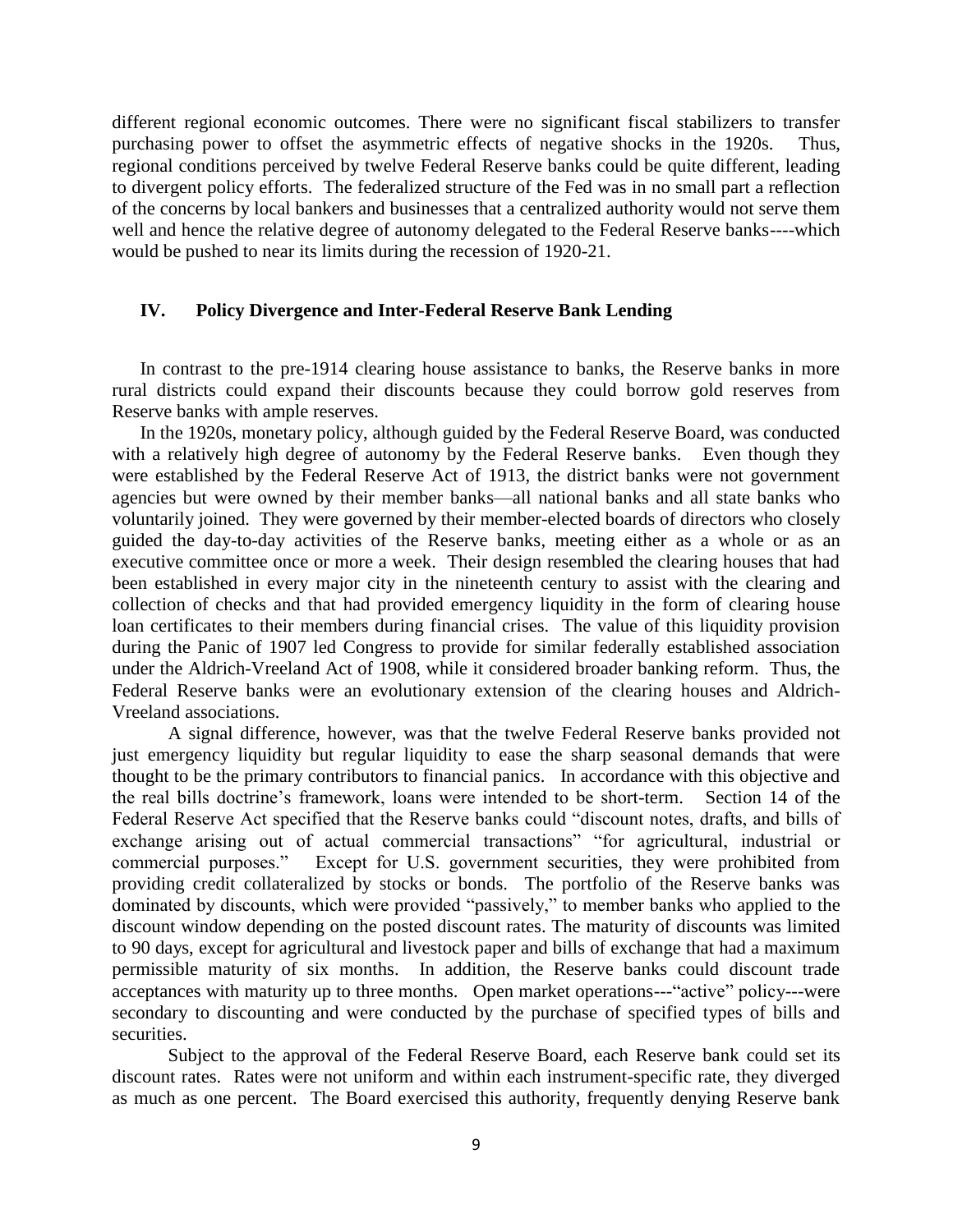requests for discount rate changes or permission to use a new type of collateral. Discounting and open market operations of the Reserve banks were constrained by their individual reserve requirements. The Federal Reserve Act set these reserve requirements in lawful money-- primarily gold and certificates for gold held by the Treasury---at 40 percent for a bank's Federal Reserve notes and 35 percent for member bank deposits held as reserves at the District Federal Reserve Bank. (McCalmont, 1963, p. 12). In practice, the gold reserve ratio of a Bank was calculated as equal to total reserves divided by the sum of its notes outstanding plus net deposits (excluding the float). <sup>2</sup> A Federal Reserve Bank could violate this requirement if the Federal Reserve Board authorized a suspension, which could be for up to 30 days, renewable for another 15 days.<sup>3</sup> However, the Board had to impose a graduated tax on the shortfall.<sup>4</sup> However, penalties actually imposed were trivial because a Federal Reserve Bank with deficient reserves could call upon other Banks to lend it reserves.

By forming a federalized central bank where each Federal Reserve Bank had to maintain its own reserve ratio, the Federal Reserve Act of 1913 created a problem where regionalized shocks would create major problems for individual Banks. This inherent problem was recognized by Benjamin Strong, when the Act was being debated. He wrote:

the establishment of twelve regional institutions is dangerous…Entire freedom of interchange of discount should exist. Otherwise, when the burden of one district becomes too heavy for the local institution to carry….the other eleven….would endeavor to strengthen their own resources rather than discount for the institution requiring such accommodation. (Chandler, 1958, p. 34).

To manage this potential problem, the Federal Reserve Act gave the Board the power, upon affirmative vote of a minimum of five members, to *require* Federal Reserve Banks to rediscount the discounted paper of other Federal Reserve Banks at a rate of interest fixed by the Board. To manage the regular inter-Reserve bank lending, a "Gold Settlement Fund" was created in Washington, D.C. If a Federal Reserve Bank saw its reserves dropping and approaching the legal minimum, it could sell bills and securities and discourage use of the discount window or it could rediscount bills with another Reserve bank in exchange for gold. The rediscounting bank would then wire the Gold Settlement Fund to transfer gold certificates between the accounts of the two banks. The official reserve ratio of the borrowing bank was then raised and for the lending bank it was lowered. Most of these transfers were voluntary but the Board could compel assistance.

Rediscounting was one method to temporarily transfer reserves from a surplus Bank to a deficit Bank, but there were two other methods that were also employed. Federal Reserve Banks

 $\overline{a}$ 

<sup>&</sup>lt;sup>2</sup>This accepted method was conveniently calculated on a daily basis, although it is a slightly higher ratio than that called for by the Act of 1913. McCalmont (1963, p. 17) reports that requirements were later calculated as total (gold) reserves less forty percent of notes divided by net deposits. The two measures are only equal if the reserve ratio is forty percent.

<sup>&</sup>lt;sup>3</sup> This permission to violate the reserve requirements parallels the power of the British Chancellor of the Exchequer to issue a "chancellor's letter" promising to indemnify the Bank of England if it violated its legal minimum reserves under the Bank Act of 1844.

<sup>&</sup>lt;sup>4</sup> The 1913 Act set the rates against the shortfall for Federal Reserve notes but left the Board free to set the tax rate on deposit deficiencies (McCalmont, 1963, p. 25) For example, the Board's 1920 Annual Report (p. 46-48) shows that Boston paid \$239, New York \$23,301, Atlanta \$181, Chicago \$147, Minneapolis, \$78, Kansas City \$96, Dallas \$74 and San Francisco, \$547.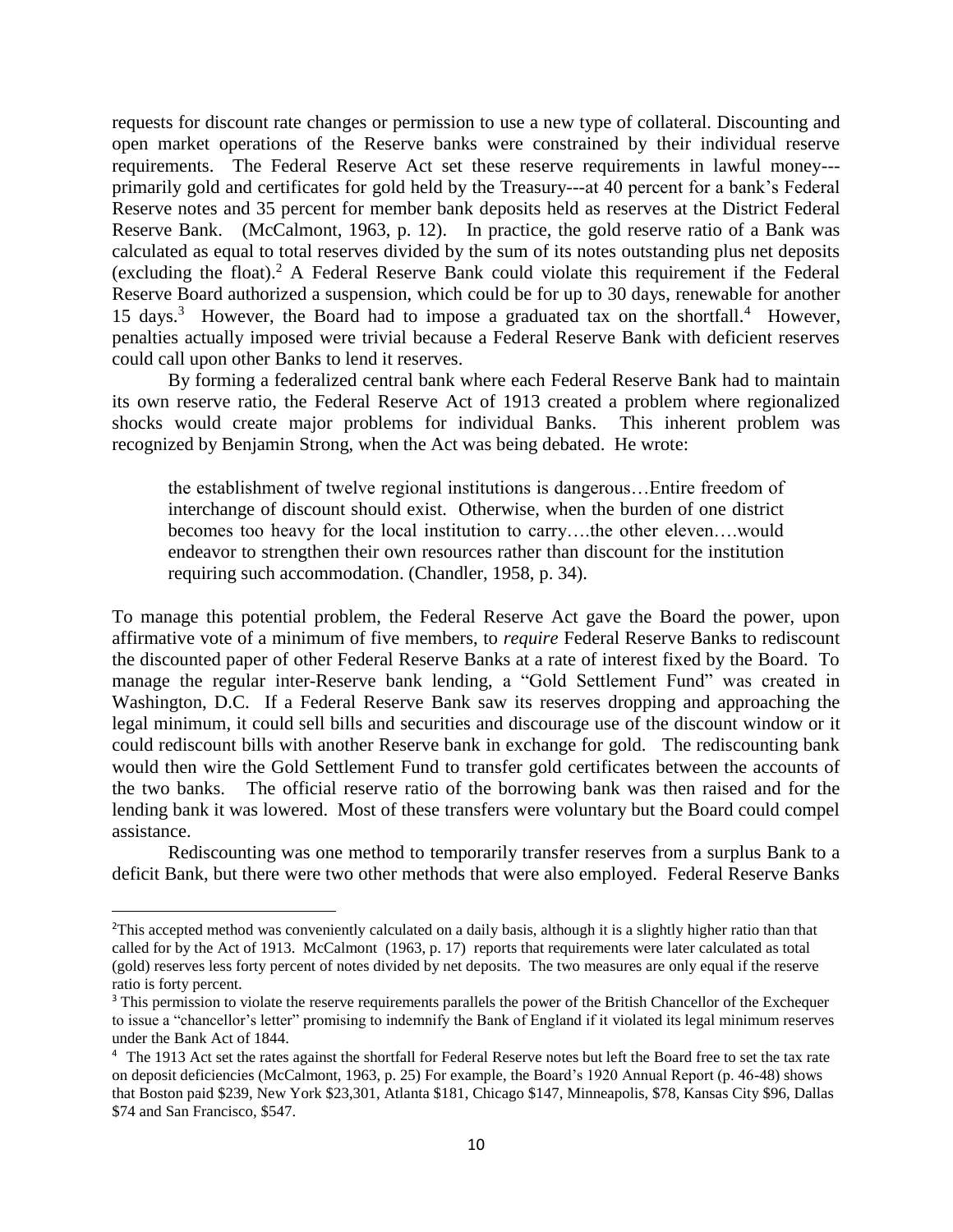also bought bankers acceptances from each other to replenish reserves, and a Federal Reserve Bank could request an alteration in its share of bankers acceptances offered to the System. From the opening of the Fed in 1914 to 1922, "re-rediscounts" were the principal form of interbank assistance, although Reserve banks also bought acceptances from each other; but from 1923 to 1933, there were no re-rediscounts and Reserve banks bought acceptances and government securities from each other to provide reserve assistance. (McCalmont, 1963, p. i).

Although the Reserve Banks initiated re-rediscounts and trading in acceptances, the Board tried to emphasize the importance of its role in the inter-District transfers, as it was anxious "that the men conducting the actual day-to-day operations of the Reserve Banks should not relegate it [the Board] to a minor role." In its Annual Report of 1918 (p. 3) the Board trumpeted that "Discount transactions between the banks have not, as a rule, been negotiated by the banks themselves, but through the medium of the Federal Reserve Board, instructions being given by telegraph." In its 1919 Annual Report (pp. 5-6), it reported "There has been such a spontaneous spirit of cooperation between the Federal Reserve Banks that all transactions suggested by the Federal Reserve Board have been made voluntarily, and in no case has the Board found it necessary to exercise its statutory power to require such operations." This public posture may consequently have obscured the fact that the Reserve Banks, not the Board, were the driving force in the shifting of reserves because their relative needs to provide credit to their districts.

What the Federal Reserve Board could influence were the rates for re-discounts. On March 15, 1915, the Board fixed the rate of re-rediscount at  $3 \frac{1}{2}$  percent for all classes of paper under 30 days maturity and 4 percent for over 30 but less than 90 days. On May 29, 1917, the Board set a rate of 3 percent for all paper maturing up to 90 days, but there were no rerediscounts until December 1917 when it appears that transactions went through at individually established but apparently unreported rates higher than 3 percent as rates for member banks were higher (McCalmont, 1963, p. 31). The Board faced a difficult problem in setting this rate, as Reserve Banks could be charging different rates to their member banks in their respective districts and consequently a fixed rate could result in one Reserve Bank subsidizing another or enforcing losses on a borrowing Bank. Discontent over this issue was raised in the September 1920 meeting of the Federal Advisory Council. The discussion was summarized:

The question now arises, however, whether a Federal Reserve Bank which has been able to maintain high [gold (added)] reserve by reducing the demands for accommodation from its own member banks, which are its depositors, should be required to extend accommodation to member banks in other districts through the medium of their Federal Reserve Bank at the same rates as are established for their own members. (quoted in McCalmont, 1963, p. 32-33).

Acknowledging this problem, the Board raised the interbank rate to 7 percent on September 7, 1920 for paper discounted by the Federal Reserve Bank of Cleveland, and then extended the rate to all inter-Federal Reserve Bank discounts on September 13, 1920. The rate was lowered to 6.5 percent on May 13, 1921, 6 percent on June 23, 1921, and 5.5 percent on November 3, 1921. As economic conditions eased, the concerns about re-rediscounts diminished and there were no longer any re-rediscounts outstanding by March 22 1922. After this date, there were no new re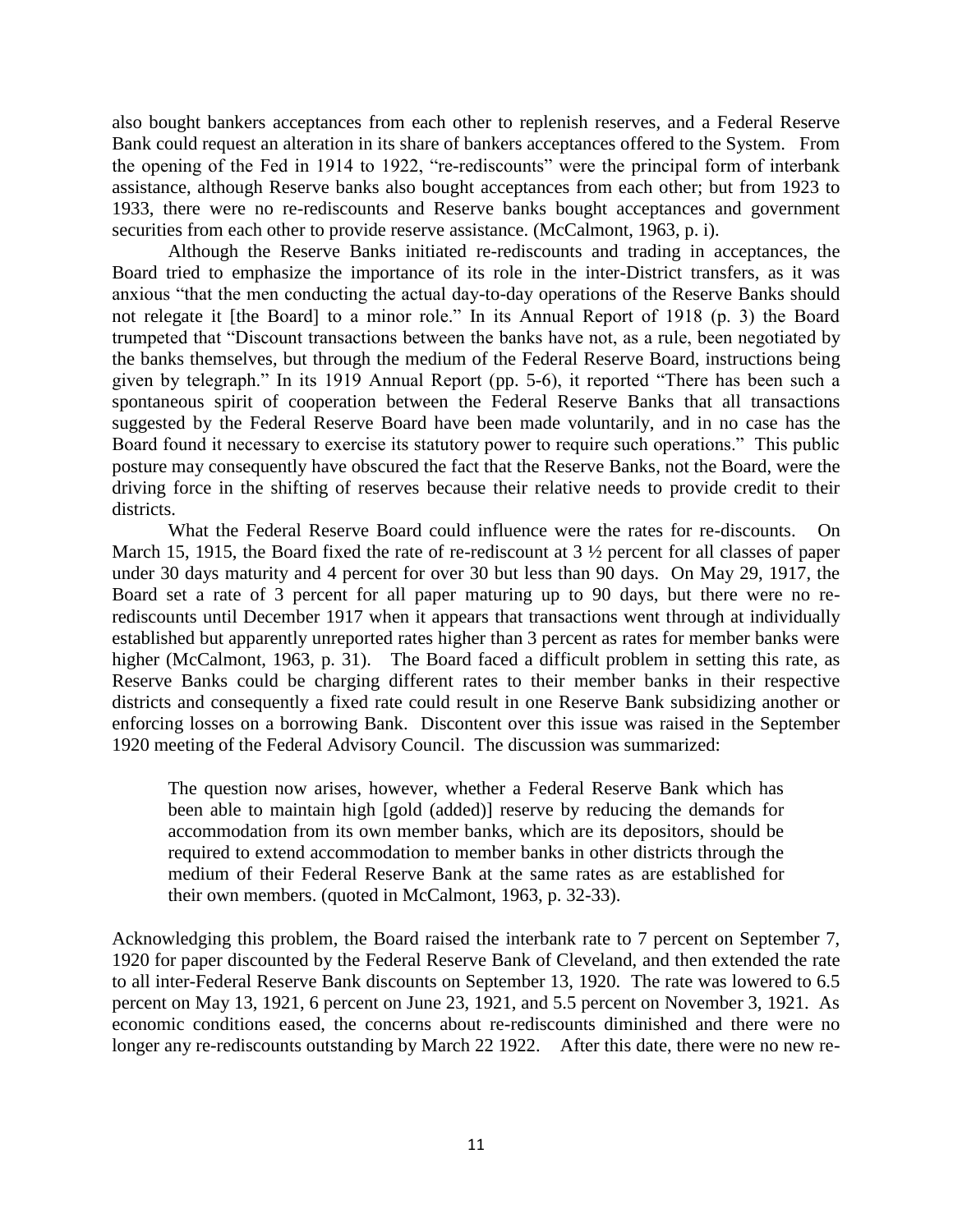rediscounts until 1933. Instead, the Banks pooled open market operations through the System Account,<sup>5</sup> though discounting remained under the authority of the Reserve Banks.

#### **V. Divergent Federal Reserve Bank Policies**

 $\overline{\phantom{a}}$ 

Although it was originally intended to assist with very brief gold reserve shortages, inter-Federal Reserve bank lending also eased the medium-term constraint on any Federal Reserve Bank. If each of the Federal Reserve banks had been legally obliged to maintain their reserve ratios independently in 1920-1921, those in agricultural districts would have been constrained to follow the contractionary policies initiated in Washington, D.C. Instead, the district banks in areas exposed to the dramatic commodity price shocks resisted demands that they adhere to a policy of austerity until the middle of the recession.

This divergence can be seen in Table 3, which depicts the changes in the credit volumes (discounts to member banks and bills purchased) supplied by the Reserve banks to their member banks. The data presented is new, culled from the Annual Reports of the individual Federal Reserve Banks and other sources, which permit a window onto the diverging policies of the Federal Reserve Banks. To provide a sense of the relative size of each banks' operations the outstanding credit at the end of December 1919 is given in Column 3. New York is obviously the giant, with Chicago and Cleveland a distant second and third. The change in each Reserve bank's discount rate from December 1919 to February 1920, the outset of the recession, is shown in Column 4. Column 5 displays the actual reserve ratio for the Reserve banks and in parentheses the adjusted reserve ratio, that is, the ratio that would have resulted if the bank had not borrowed or lent reserves from other Reserve banks. Columns 6 and 7 display the percent change in the volume of credit from the beginning of the recession to mid-recession in September 1920 and the prevailing rates at the end of that month. Column 8 presents the reserve and adjusted reserve rations for November 1920. The decline of credit during the recession is provided in Column 9 and the discount rates prevailing for the end of the recession, July 1921, in Column 10.

<sup>&</sup>lt;sup>54</sup>Once a week each Reserve Bank's proportion of the aggregate purchases of the System would be figured on the basis of its reserve percentage at the close of the preceding week and the distribution would be effected accordingly. Such Banks as may have purchased more than their portion would be requested to make sales from their portfolio to such other Bank or Banks as the secretary of the Open Market Investment Committee might indicate" (McCalmont, 1963, p. 50).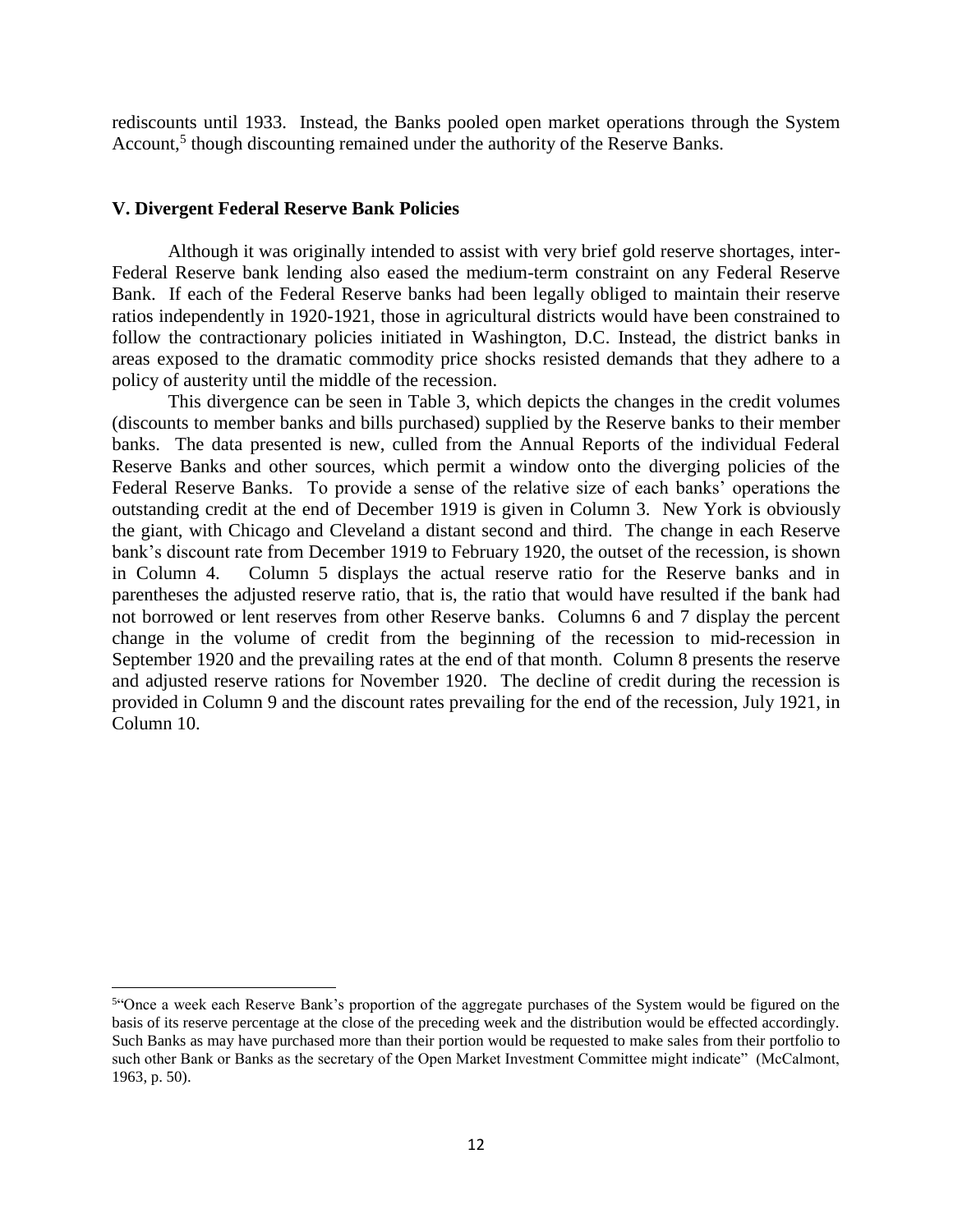|                |                    |             |           |             | Percent |          |            | Percent |          |
|----------------|--------------------|-------------|-----------|-------------|---------|----------|------------|---------|----------|
|                |                    |             |           |             | Change  |          |            | Change  |          |
|                |                    |             |           |             | in.     |          |            | in.     |          |
|                |                    |             | Discount  | Reserve     | Credit  |          | Reserve    | Credit  |          |
|                |                    | Credit      | Rates     | (Adjusted)  | 12/1919 | Discount | (Adjusted) | 12/1919 | Discount |
|                |                    | Outstanding | 12/1919-  | Ratios      | to      | Rate     | Ratios     | to      | Rate     |
| No.            | District           | 12/1919     | 2/1920    | 1/1920      | 9/1920  | 11/1920  | 11/1920    | 7/1921  | 7/1921   |
| 1              | $\overline{2}$     | 3           | 4         | 5           | 6       | 7        | 8          | 9       | 10       |
| $\mathbf{1}$   | <b>Boston</b>      | 211,342     | 4.75-6.00 | 42.6 (42.3) | $-27.4$ | 7.00     | 55.0(61.9) | $-68.3$ | 6.00     |
| $\overline{2}$ | <b>New York</b>    | 1,028,991   | 4.75-6.00 | 40.3 (39.3) | $-2.5$  | 7.00     | 40.8(39.2) | $-62.5$ | 5.50     |
| 3              | Philadelphia       | 212,838     | 4.75-6.00 | 40.6 (35.4) | $-23.1$ | 6.00     | 49.6(55.4) | $-43.5$ | 6.00     |
| 4              | Cleveland          | 281,423     | 4.75-6.00 | 48.3 (49.0) | $-55.1$ | 6.00     | 56.5(79.4) | $-50.7$ | 6.00     |
| 5              | Richmond           | 119,963     | 4.75-6.00 | 44.6 (41.9) | 19.5    | 6.00     | 43.2(38.0) | 5.1     | 6.00     |
| 6              | Atlanta            | 106,453     | 4.75-6.00 | 48.5 (50.6) | 59.6    | 7.00     | 40.1(21.2) | $-1.2$  | 6.00     |
| $\overline{7}$ | Chicago            | 349,009     | 4.75-6.00 | 50.3(57.3)  | 44.1    | 7.00     | 40.3(39.4) | $-18.9$ | 6.00     |
| 8              | St. Louis          | 115,171     | 4.75-6.00 | 48.9 (48.9) | 38.9    | 6.00     | 41.3(34.9) | $-26.4$ | 6.00     |
| 9              | Minneapolis        | 84,458      | 4.75-6.00 | 50.2(50.2)  | 26.7    | 7.00     | 39.5(18.0) | $-16.3$ | 6.50     |
| 10             | <b>Kansas City</b> | 131,530     | 5.00-6.00 | 49.6 (49.6) | 43.8    | 6.00     | 40.2(24.4) | $-29.2$ | 6.00     |
| 11             | <b>Dallas</b>      | 61,795      | 5.00-6.00 | 62.0(62.0)  | 85.4    | 6.00     | 40.3(18.9) | 24.4    | 5.50     |
| 12             | San Francisco      | 165,300     | 4.75-6.00 | 40.3 (41.3) | 34.9    | 6.00     | 44.9(46.8) | $-14.7$ | 5.50     |

**Table 3 Hawks and Doves: Federal Reserve Banks' Credit Policies 1919-1921**

Source: Annual Reports of the individual Federal Reserve banks.

The table is shaded to contrast districts 1 through 4 and districts 5 through 12, roughly the divide between more industrial and more agricultural districts—termed Hawks and Doves to reflect their divergent efforts to contract or expand credit. The latter covered the regions particularly hit by the commodities price collapse and neatly identifies the policy split within the Fed. At the beginning of the recession, the more industrialized districts had much lower reserves generally than the more agricultural districts, though Cleveland, Richmond and San Francisco had somewhat different positions. It is notable that both New York and Philadelphia borrowed reserves via the Gold Settlement Fund; if they had not they would have, at 39.3 and 35.4 percent, fallen below the 40 percent required reserve ratio. These Reserve banks would have been desirous to have their member banks repay their loans and thereby replenish their reserves and provide them with a sufficient gold cushion. In contrast, the more agricultural districts were flush with reserves in January 1920 and even provided some reserves to New York and Philadelphia.

For the Federal Reserve System as a whole, the need to halt inflation and ensure that aggregate gold reserves were sufficient dictated that all the banks raise their discount rates. While they quickly raised their discount rates to 6 percent by February 1920, only Districts 1 through 4 saw declines in the credit to their member banks, large percentage changes, ranging from -23.1 to -55.1 percent, except for New York, which had a small decline. Member banks in the agricultural districts, Districts 5 through 12 had dramatic increases in credit, ranging from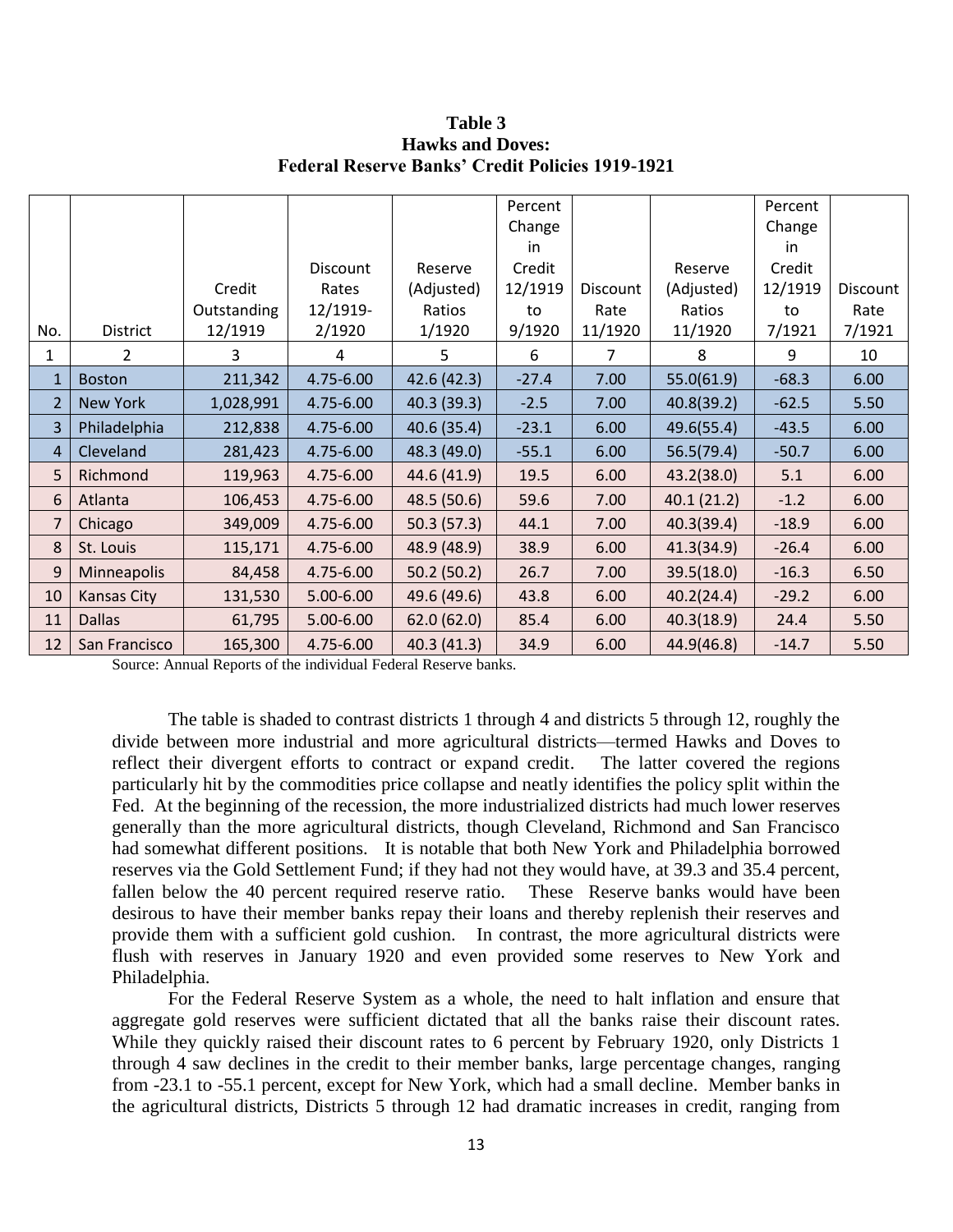19.5 percent in Richmond to 85.4 percent in Dallas. In both industrial and agricultural regions, these movements were generated not by changes in bills purchased but in discounts to member banks. Member banks in Districts 5 to 12 were not discouraged from borrowing.

Expanding discounts to member banks caused the reserves of District banks 5 to 11 to drop as seen by comparing columns 5 and 8. These Reserve Banks now had to temporarily replenish their reserves by borrowing from Boston, Philadelphia and Cleveland. Without these reserves, these seven Reserve Banks would have theoretically had reserve ratios, indicated by the adjusted reserve ratios, of 18.0 to 39.4 percent, many substantially below the 40 percent requirement. The largest interbank lender, the Federal Reserve Bank of Cleveland was particularly upset with the expansion of credit to what it deemed to be failing banks in the South. Up until this point, inter-Reserve Bank lending had occurred at negotiated rates. Unhappy about this arrangement, the Cleveland Fed persuaded the Federal Reserve Board raise its interbank lending rate to 7 percent on September 7, 1920. While discount rates of 6 percent were sufficient in some districts to discourage member bank discounting, they were raised in several districts to 7 percent by November 1920, the highest level for the period. The result was a decline in demand for discounts by member banks, which now fell precipitously across the agricultural districts.

Column 9 records the total decline in member bank credit for the whole of the 1920-1921 recession. For the industrialized districts, total credit fell between 43.5 and 68.3 percent. The total decline in the agricultural districts was far less. Thus, it appears that the Federal Reserve Banks in these areas buffered their member banks from the full shock of the commodity price collapse and may also have buffered businesses in their areas.

To see the divergence of Federal Reserve Bank policy over the whole period, Figures 3 and 4 display key variables for the Federal Reserve Banks of Atlanta and Cleveland who were the leading adversaries in the internal debate over policy during the recession. Covering the years 1918 to 1924, there were three recessions, shaded in blue. During the 1920-1921 recession, the Atlanta Bank rapidly expanded credit, primarily discounts, to its member banks, nearly doubling the dollar value. This increase would have led to a sharp drop in its reserves, as indicated by its adjusted reserves. However, it was able to borrow gold from other District Banks. These borrowings constituted approximately half of its reserves at the peak of its expansion of credit. Discounts were then curtailed in the middle of the recession under pressure from the Board and especially the Cleveland Bank, which pursued a strictly contractionary policy from the outset of the recession, cutting credit and increasing its reserves. While it eventually accumulated \$300 million of reserves, Cleveland lending \$150 million to other Reserve Banks, including Atlanta. When the System forced Atlanta and other agricultural Reserve Banks to reduce discounts, credit to member banks from the Cleveland Bank leveled off.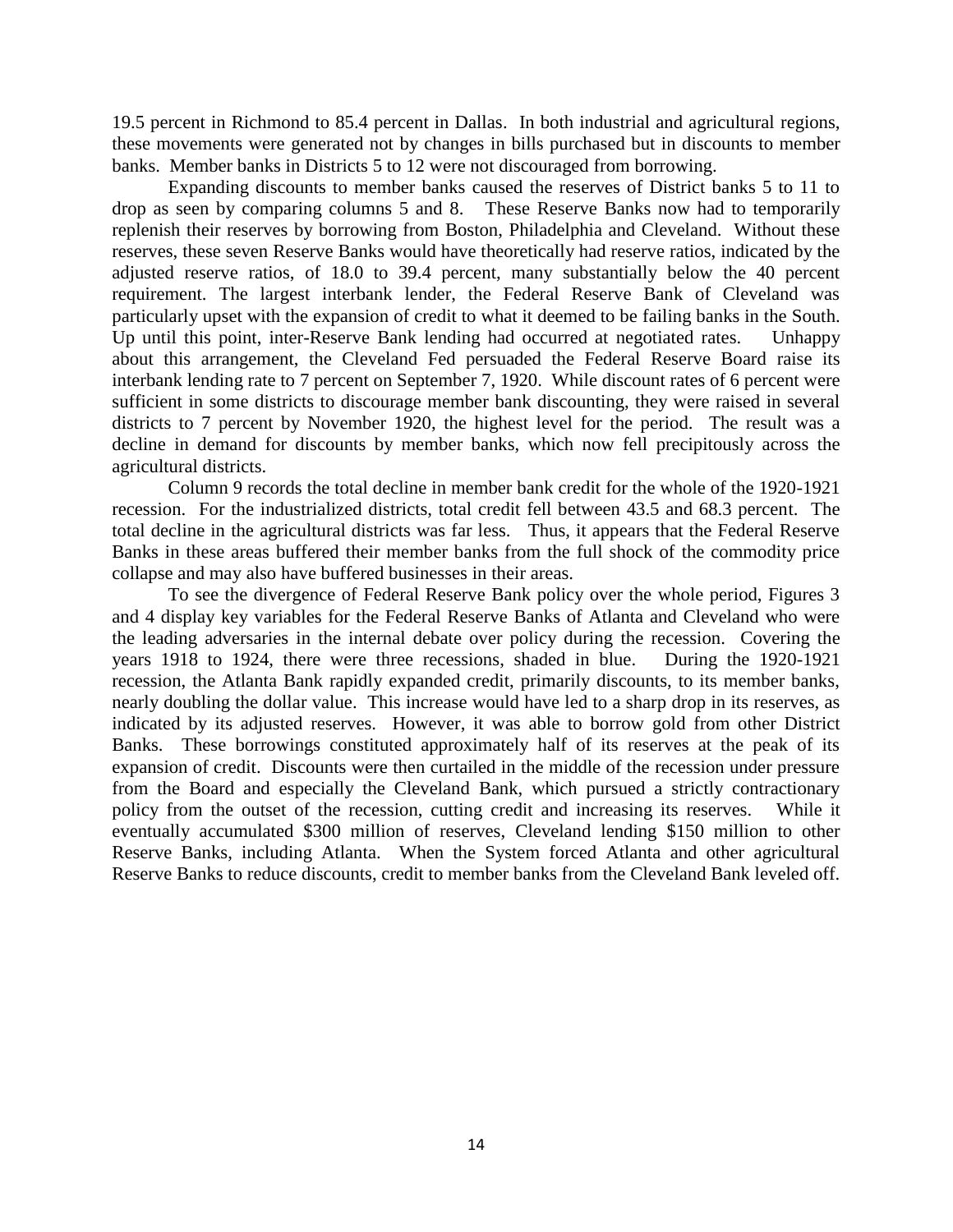**Figure 2 Federal Reserve Bank of Atlanta**



Note: In thousands of dollars.

Source: Federal Reserve Bank of Atlanta, Annual Reports (1918-1924).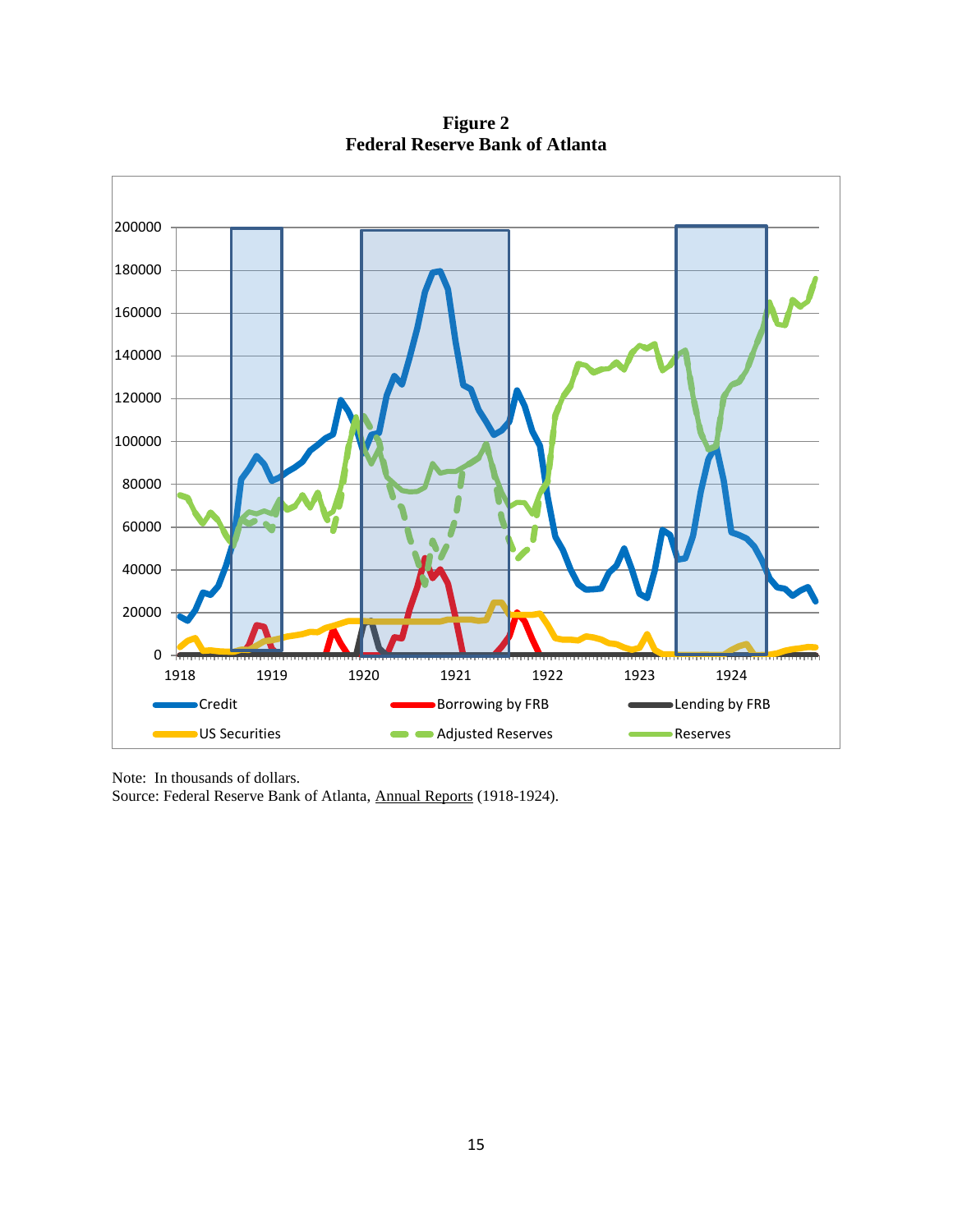**Figure 3 Federal Reserve Bank of Cleveland**



Note: In thousands of dollars. Source: Federal Reserve Bank of Cleveland, Annual Reports (1918-1924).

Figure 4 summarizes for all Reserve Banks the conflict that arose between the more industrialized Federal Reserve districts—the Hawks---and more agricultural Federal Reserve districts---the Doves---during the recession of 1920-1921 by examining the reserve ratios of the whole Federal Reserve System and the aggregated reserve ratios of the Hawks and the Doves. Districts 1 through 4—Boston, New York, Philadelphia and Cleveland are classified as Hawks because they sharply contracted member bank discounts and the remaining districts, 5 through 12---as the Doves because they sharply increased member bank discounts. The "RR" ratios show the actual reserve positions and the "AR" ratios show the adjusted reserve positions or what the ratio of reserves to notes and deposits would have been if there had been no inter-Reserve Bank lending.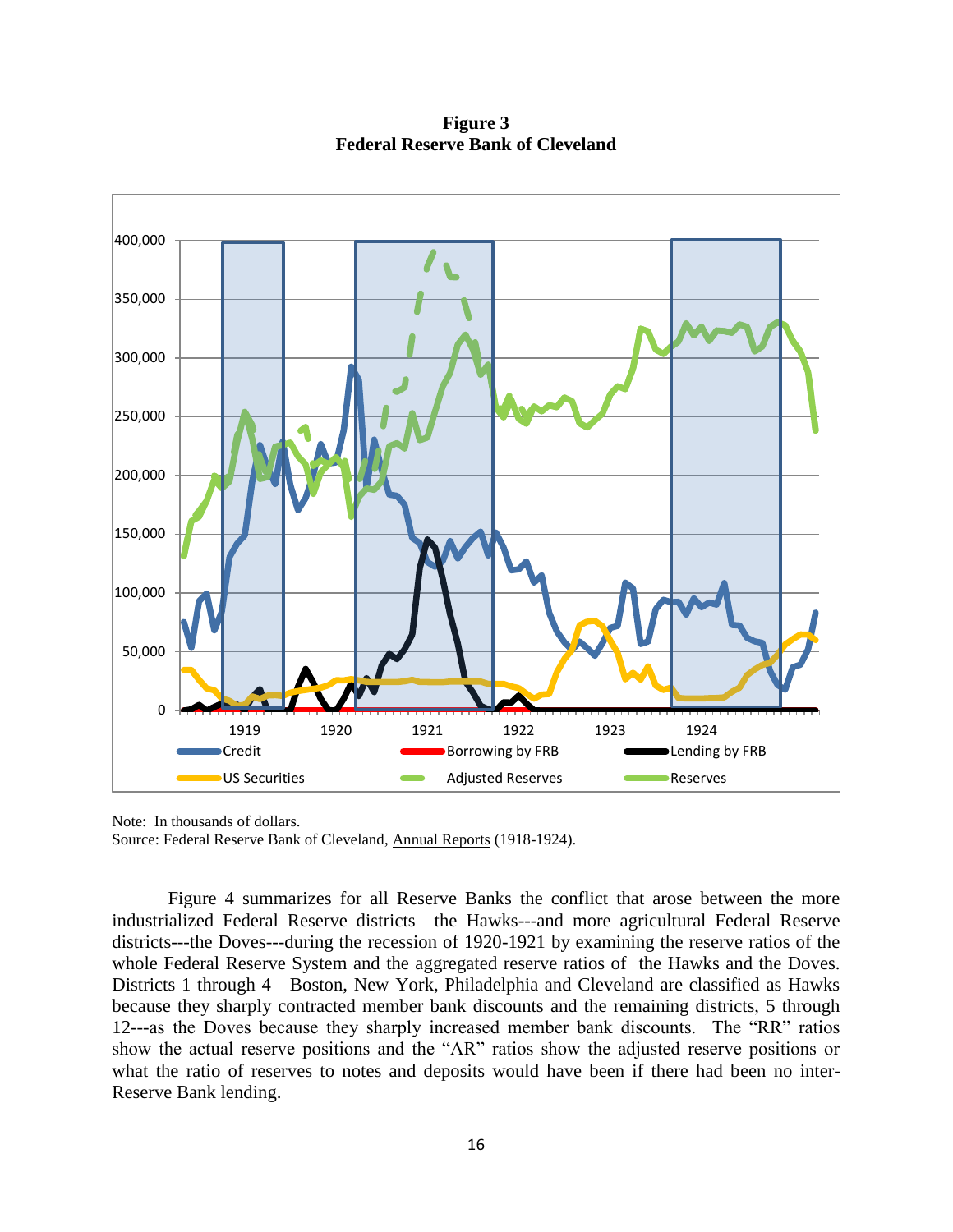The light blue bars that form the background present the reserve ratio of the whole Federal Reserve System and the horizontal black line identifies the minimum reserve ratio of 40 percent. During 1918-1919, the system-wide ratio fell from a high of 66.0 percent in February 1918 to 44.8 percent in December 1919; but it was still well above the 40 percent minimum. During much of this period the "dovish" agricultural districts had greater reserves than the "hawkish" industrial districts. In fact, for a good portion of 1919, the Doves lent reserves to the Hawks, notably the last months of 1919 when without inter-Reserve bank lending the reserves of Districts 1 through 4 combined would have been below 40 percent.

During the recession of January 1920-July 1921, the System's reserves hovered just above 40 percent and the roles of borrower and lender abruptly and dramatically flip. Owing to their willingness to allow their member banks to obtain more discounts during the downturn, the Doves' reserves plummeted, as indicated by their adjusted reserve ratio. Only borrowing from the Hawks permitted the Doves to maintain aggregated reserved reserves just above the 40 percent minimum. The lending was substantial as indicated by the difference between the actual reserve ratio and the adjusted reserve ratio of the Hawks. Even though the Hawks were contracting, the System as a whole was perilously close to the minimum of 40 percent---and thus there were fewer and fewer reserves to reallocate among the Reserve banks. After prolonged behind closed doors squabbling over the Doves increased borrowing, the sharp uptick in inter-Reserve Bank borrowing in August-September 1920 enabled the Cleveland bank to persuade the Federal Reserve Board to set a 7 percent rate for all interbank borrowing. This action, indicated by the vertical black line, put an end to the negotiation of rates and set a "re-rediscount" rate between banks that was higher or equal to all Reserve banks' basic discount rates.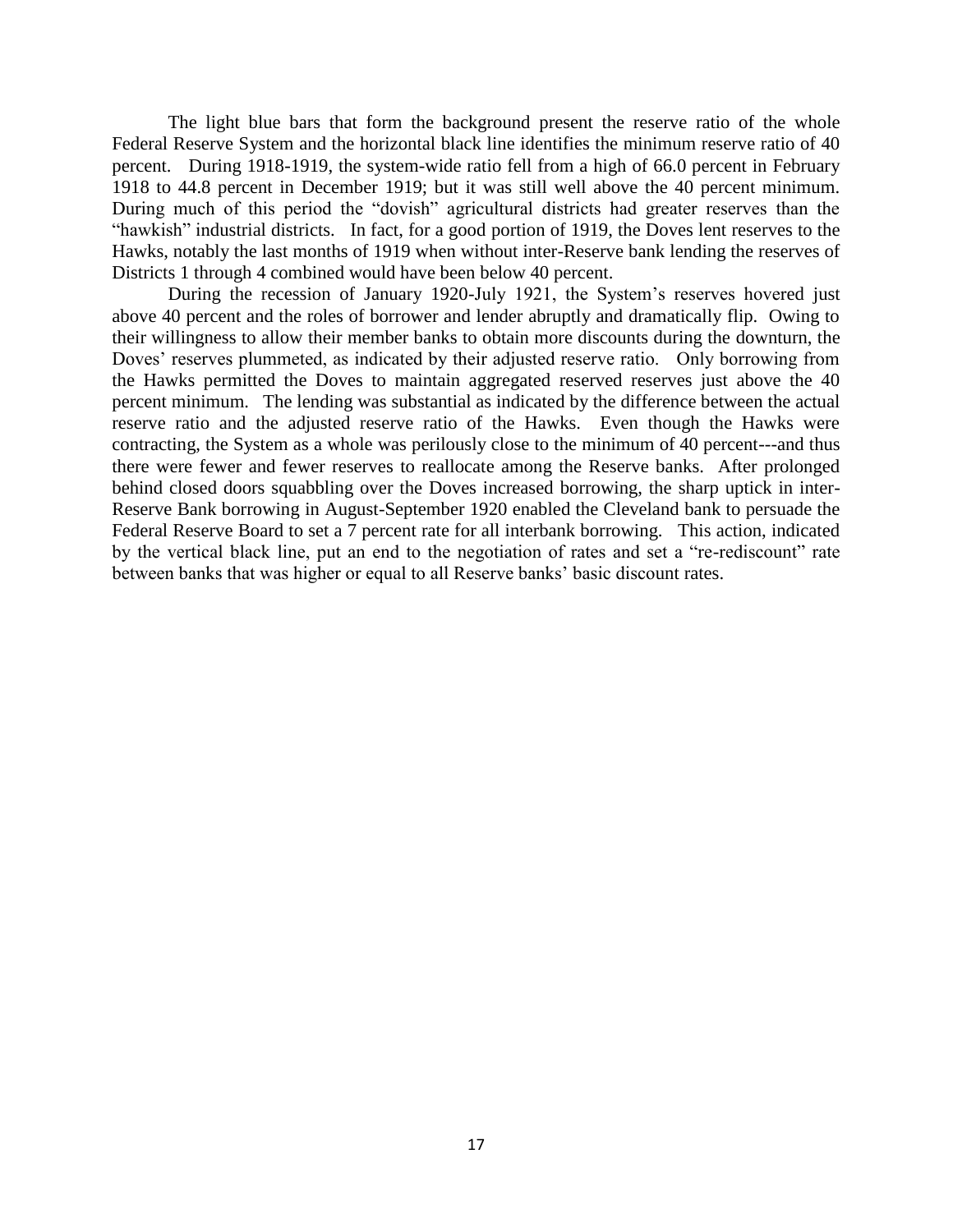

**Figure 4 Combined Hawk and Dove Reserve and Adjusted Reserve Ratios**

From this point onward, the Doves began to contract their lending to member banks and consequently their borrowing from the Hawks, as seen in the rapid ascent of the adjusted reserve ratio for the Doves. By the time that all inter-Reserve bank lending is halted in 1921, all Reserve banks had moved through a contractionary phase and they had bolstered their reserve ratios well above 60 percent.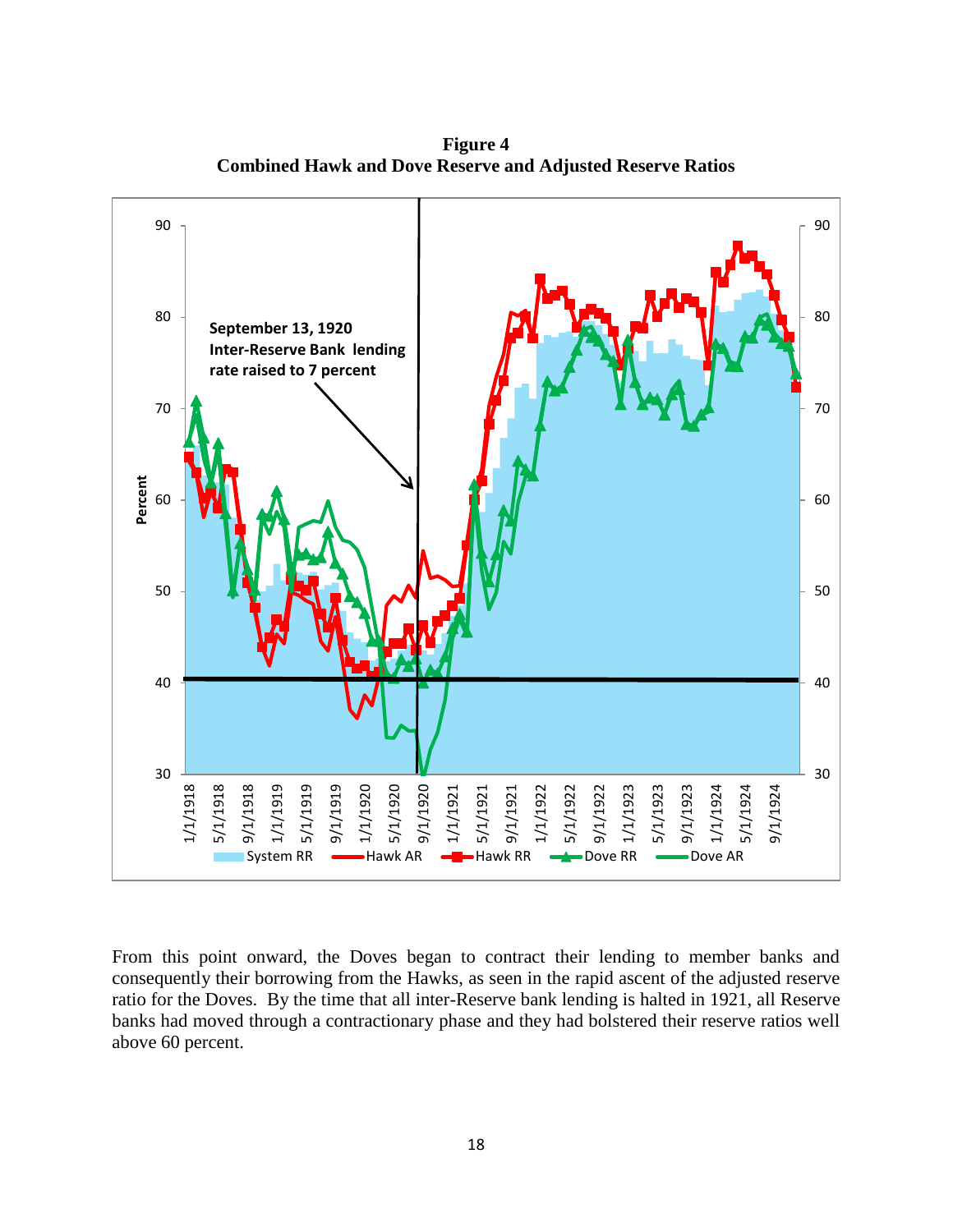### **V. Analysis of the Impact of Divergent Federal Reserve Bank Policies**

A key question is to what extent inter-District lending permitted dovish Reserve Banks to expand credit to their member banks that were then able to increase their loans and investments while the transfer of gold reserves may have forced hawkish Reserve Banks to contract their credit to their member banks that, in turn, reduced their loans and investments. Alternatively, this reallocation of reserves may not have any effect on banks in Districts 1 to 4, and thus may have significantly expanded credit nationally, especially in distressed Districts 5 to 12. The new data that we have collected from the publications of the Reserve Banks allows us to offer some estimates of interbank lending on Reserve bank credit; however, owing to a lack of data on economic activity by District in these early years we cannot take the next logical step and determine if the divergent policies ultimately mitigated the effects of the recession in the hardest hit regions.

|                |                    |                    | No Inter-Federal    |
|----------------|--------------------|--------------------|---------------------|
|                |                    | No Federal         | <b>Reserve Bank</b> |
|                |                    | Reserve Credit     | Lending             |
|                |                    | Counterfactual     | Counterfactual      |
|                |                    | Effects on         | Effects on          |
|                |                    | <b>Member Bank</b> | <b>Member Bank</b>  |
|                |                    | Lending            | Lending             |
|                |                    | Percent            | Percent             |
| $\mathbf{1}$   | $\overline{2}$     | 3                  | 4                   |
| $\mathbf{1}$   | <b>Boston</b>      | $-7.9$             | 6.5                 |
| $\overline{2}$ | <b>New York</b>    | $-9.9$             | $-0.3$              |
| 3              | Philadelphia       | $-9.5$             | 4.9                 |
| $\overline{4}$ | Cleveland          | $-4.2$             | 11.8                |
| 5              | Richmond           | $-10.3$            | $-5.3$              |
| 6              | Atlanta            | $-20.8$            | $-11.2$             |
| $\overline{7}$ | Chicago            | $-15.7$            | $-1.5$              |
| 8              | St. Louis          | $-18.7$            | $-8.2$              |
| 9              | Minneapolis        | $-24.7$            | $-8.4$              |
| 10             | <b>Kansas City</b> | $-15.0$            | $-7.6$              |
| 11             | <b>Dallas</b>      | $-10.4$            | $-13.5$             |
| 12             | San Francisco      | $-7.8$             | 0.8                 |

### **Table 4 Naïve Counterfactual Effects**

Before presenting the econometric evidence, we offer naïve counterfactuals that suggest how much Federal Reserve bank credit to member bank may have added to member bank lending. In Table 4, Column 3, assumes that all credit from a Federal Reserve bank would have increased member bank lending dollar for dollar. In this scenario, we consider what the effect of an elimination of Fed credit would have on member bank lending in September 1920, just before inter-Federal Reserve bank borrowing was curtailed. Obviously this is an extreme case and so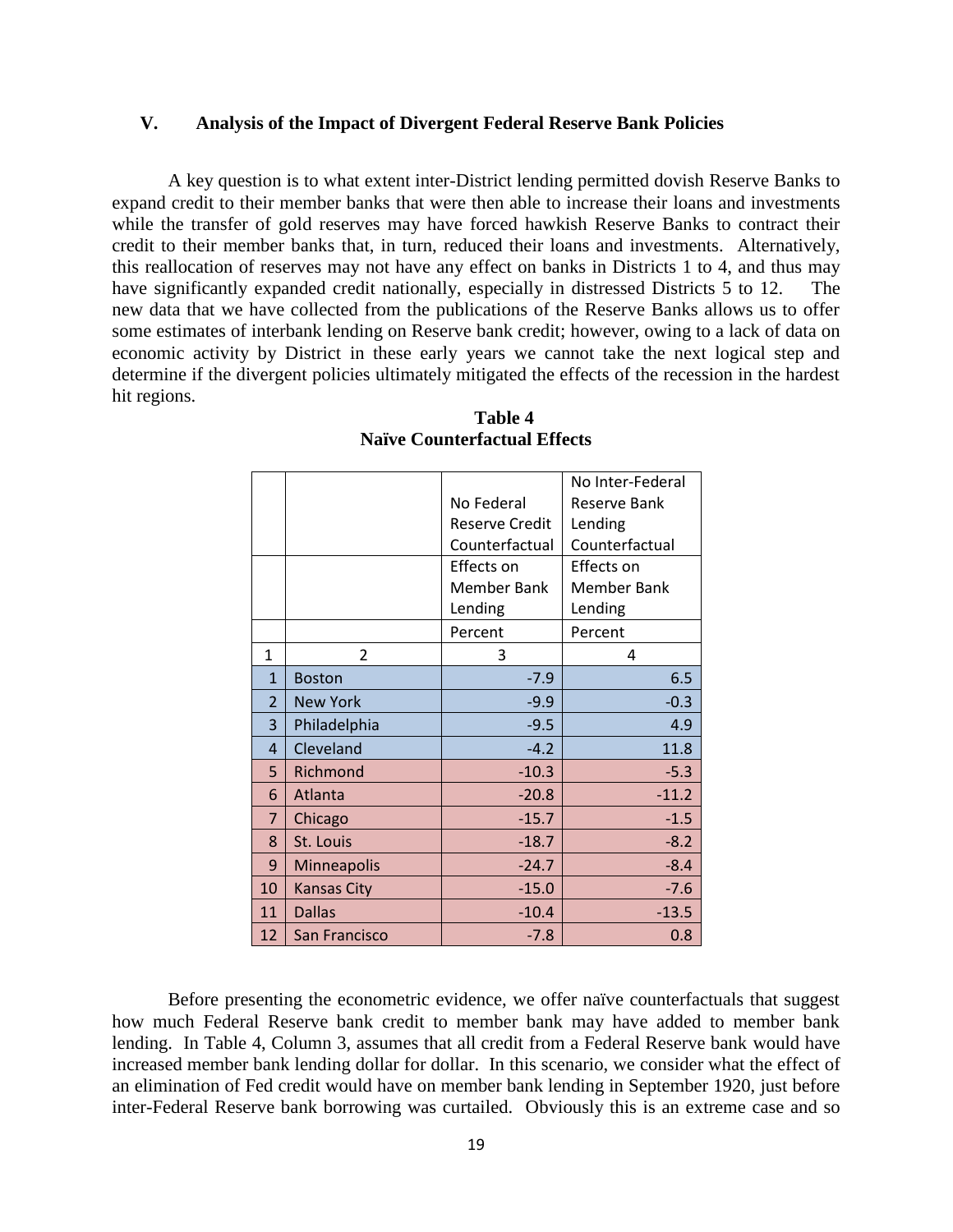Column 4 shows what would have happened to member bank lending, if only inter-Federal Reserve bank lending had been eliminated in September 1920. The lending Reserve banks would have had more reserves to lend while the borrowing Federal Reserve banks would have been forced to contract. Member bank lending in the Atlanta and Dallas districts would have fallen by 11.2 and 13.5 percent respectively, and lending in the Cleveland district would have conceivably increased by 11.8 percent. However, the assumption underlying this table is extreme and does not take into account how Federal Reserve banks responses to changing reserves and member banks' responses to changing Federal Reserve credit may have varied district to district.

To provide a preliminary econometric evaluation of how inter-Reserve bank borrowing influenced both the credit provided by Federal Reserve banks to member banks and the loans provided by member banks to their customers, we offer two simple regressions for each district. The regressions are in levels as there are no trends in credit or lending for this period. The credit equation is

(1)  $CR_t = \alpha + \rho CR_{t-1} + \beta_1 \text{Adj}Res_t + \beta_2 \text{Adj}Res_{t-1} + \beta_3 \text{ Borrowed}_t + u_t$ 

where:

| <b>CR</b> | $=$      | Credit issued by District bank                                              |
|-----------|----------|-----------------------------------------------------------------------------|
| AdjRes    | $=$      | Adjusted gold reserves – those available to district bank if borrowing from |
|           |          | other reserve banks was unavailable                                         |
| Borrowed  | $\equiv$ | Volume of gold reserves borrowed from other reserve banks                   |
|           |          |                                                                             |

The lending equation is

| $(2)$ Lending $t$ |     | $= \alpha + \rho$ Lending <sub>t-1</sub> + $\beta_1$ CR <sub>t</sub> + $\beta_2$ NetDeps <sub>t-1</sub> + $\beta_3$ Spread <sub>t</sub> + $\beta_4$ IP <sub>t-1</sub> + $v_t$ |
|-------------------|-----|-------------------------------------------------------------------------------------------------------------------------------------------------------------------------------|
| Where:            |     |                                                                                                                                                                               |
| Lending           | $=$ | Member bank lending                                                                                                                                                           |
| CR                | $=$ | Credit issued by District bank                                                                                                                                                |
| <b>NetDeps</b>    | $=$ | Net deposits of member banks                                                                                                                                                  |
| Spread            | $=$ | Commercial paper rate less District Discount Rate                                                                                                                             |
| IP                |     | National Industrial Production                                                                                                                                                |
|                   |     |                                                                                                                                                                               |

We present regressions for each of the Federal Reserve districts in Appendix 1 and Appendix 2 and then graphs that show two counterfactuals in Appendix 3 and Appendix 4. The first graph is for the "Counterfactual Credit" and it displays the actual credit provided by an individual Federal Reserve bank to its members, the fitted credit estimated from equation (1) and the counterfactual credit that would have been provided if there the Federal Reserve bank had no borrowed reserves. The second graph is for the "Counterfactual Member lending" and shows the actual member bank lending and the estimated member bank lending if there had been no borrowing of reserves by the Federal Reserve bank in the district.

Consider two of the most severely affected districts were Atlanta and Dallas, which had both suffered from the dramatic fall in cotton prices. In the credit regression, an increase in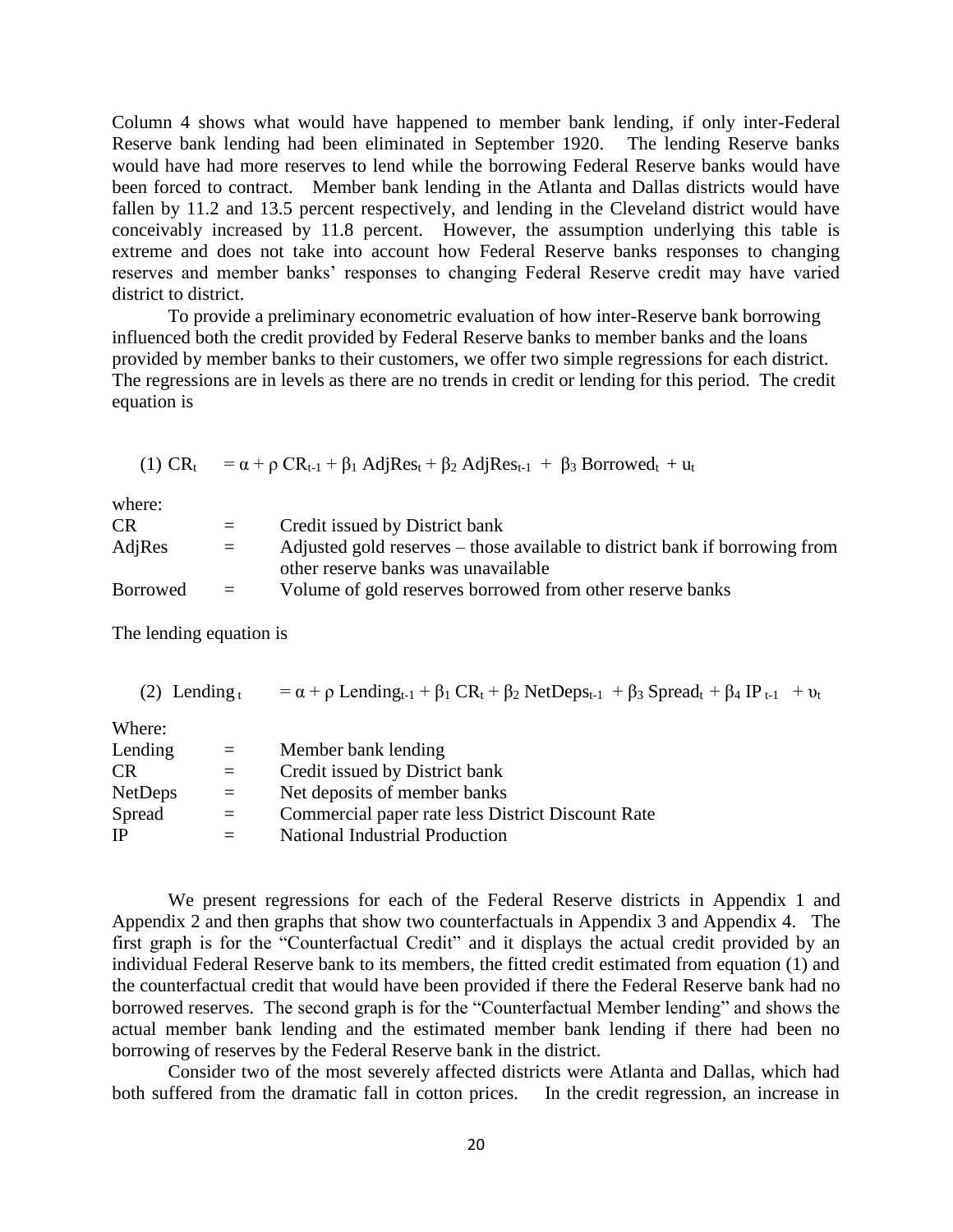adjusted reserves reduces credit as the Federal Reserve bank is trying to bolster its reserve position, but an increase in reserves borrowed from other districts increases credit. For member bank lending, a rise net deposits of member banks should increase the banks' lending capacity, an increase in industrial production should spur demand for their loans and a rise in the spread should reduce the demand for loans. An increase in credit from the Federal Reserve bank has a strong positive effect on member bank lending. The counterfactuals reveal that if inter-Federal Reserve district borrowing had been forbidden during the 1920-1921 recession, credit from the Federal Reserve bank of Atlanta would have been approximately halved and probably more than halved for Dallas. In the middle of the recession the counterfactual for member lending suggests that lending in the Atlanta district would have been reduced by approximately one quarter and in the Dallas district by approximately one-third.

Guarding its own reserves perhaps more zealously than other districts, the Federal Reserve Bank of Cleveland never borrowed reserves from another bank, and thus its credit and member bank lending were not influenced by borrowing. However, both Boston and Philadelphia borrowed occasionally. For Philadelphia, borrowed reserves had a significant effect on the credit it offered its member banks, that credit did not, in turn, drive member bank lending. In the case of Boston, borrowed reserves did not have a significant effect on credit to member banks and had a negative effect on member bank lending, although it is only a brief effect.

#### **Conclusion**

Unfortunately, in the early years of the Federal Reserve System, there is a paucity of data on economic activity by district. Its absence prevents us from determining whether the expansion first of Federal Reserve credit and secondly member bank lending served to prevent an even harsher down turn and perhaps a banking panic in the agricultural districts. However what is clear is that several Federal Reserve banks located in districts where agricultural prices had plummeted initially resisted the call for a sharp contraction of Federal Reserve credit. Instead, concerned about the health of their member banks and their regions' economies' they expanded credit to member banks borrowing gold reserves heavily from Reserve banks in less affected regions. This credit then enabled their member banks to expand loans to their customers, which may have slowed or halted the economic decline. When the Federal Reserve System as a whole neared its 40 percent minimum reserve ratio, the calls by the more hawkish Federal Reserve banks were heeded and all of the Federal Reserve banks contracted credit. Nevertheless, by the end of the recession, bank credit in Southern and Western district of the Federal Reserve was not as severely contracted as in the Northeast.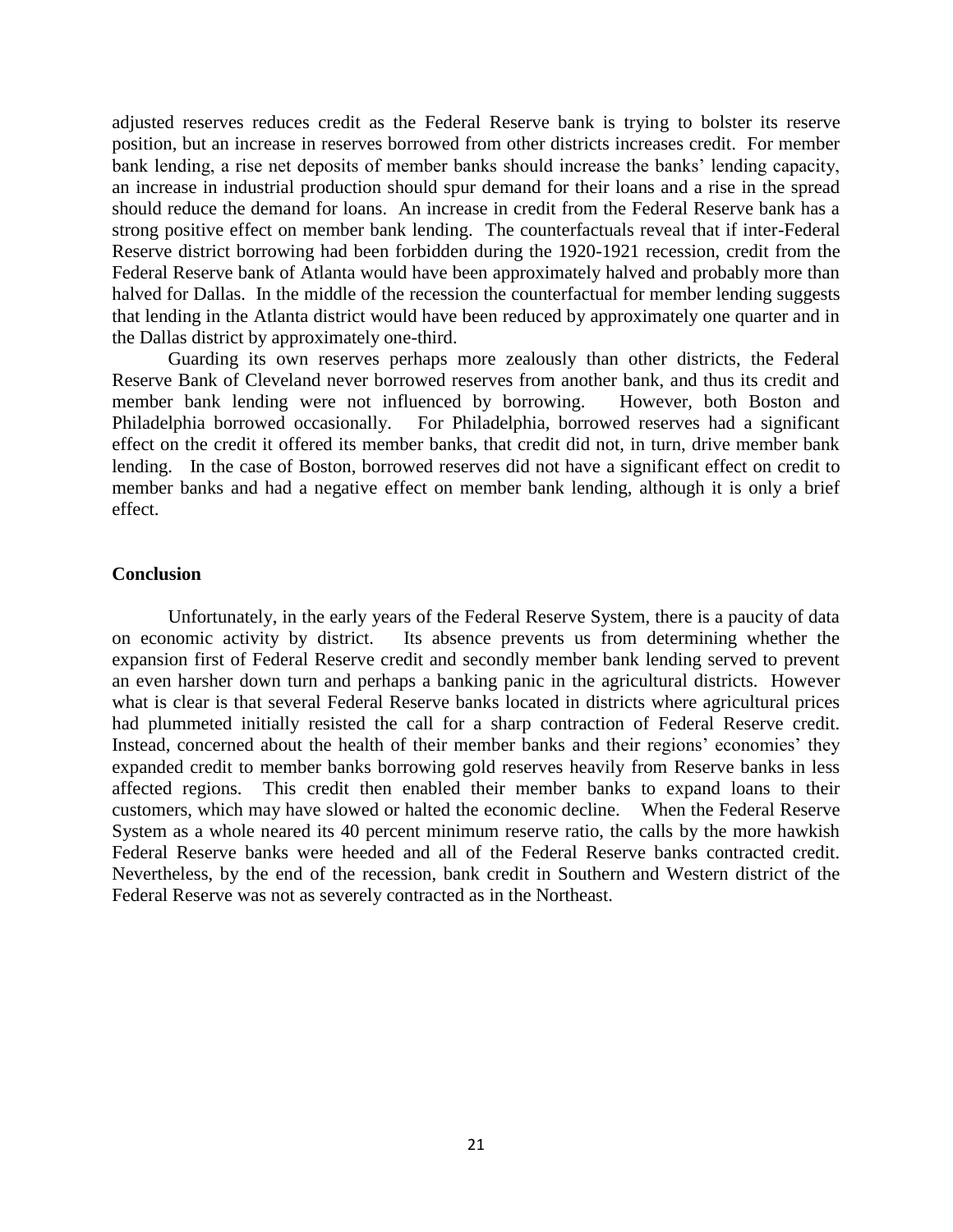## Bibliography

Allen, Franklin and Douglas Gale, "Interbank Market Liquidity and Central Bank Intervention," Journal of Monetary Economics 56 (2009), pp. 639-652.

Board of Governors of the Federal Reserve System, Banking and Monetary Statistics (Washington, D.C., 1943), Table No. 66.

Bodenhorn, Howard, "A More Perfect Union: Regional Interest Rates in the United States, 1880- 1960," in Michael D. Bordo and Richard Sylla, eds., Anglo-American Financial Systems: Institutions and Markets in the Twentieth Century (New York: Irwin, 1995), pp. 415-453.

Bodenhorn, Howard and Hugh Rockoff, "Regional Interest Rates in Antebellum America," in Claudia Goldin and Hugh Rockoff, eds., Strategic Facotors in American Economic History: A Volume to Honor Robert W. Fogel (Chicago: Chicago, University Press, 1992).

Caballero, Ricardo J. and Alp Simsek, "Fire Sales in a Model of Complexity,"Journal of Finance 68 (December 2013), pp. 2549-87.

Carlson, Mark, Kris James Mitchener, and Gary Richardson, "Arresting Banking Panics: Federal Reserve Liquidity Provision and the Forgotten Panic of 1929," Journal of Political Economy Vol 119, No. 51 (2011), pp. 889-924.

Chandler, Lester V., Benjamin Strong, Central Banker (Washington, D.C., 1958).

Diamond, Douglas W. and Raghuram G. Rajan, "Fear of Fire Sales, Illiquidity Seeking and Credit Freezes," Quarterly Journal of Economics (2011) 126:2, pp. 557-591.

Eichengreen, Barry, Arnaud J. Mehl, Livia Chitu, and Gary Richardson, "Mutual Assistance between Federal Reserve Banks: 1913-1960 as Prolegomena to the TARGET2 Debate," Journal of Economic History Vol. 75, No. 3 (September 2015). Pp. 621-659.

Federal Reserve Board, Annual Reports (Washington, D.C., various years).

Federal Reserve Bank of Atlanta, Annual Report, 1918-1924 Et.

Fifteenth Conference of Federal Reserve Banks and Joint Conference with Federal Reserve Board and Class B Directors April 12-15, 1921.

FRB Memoranda? From Ellis, p 30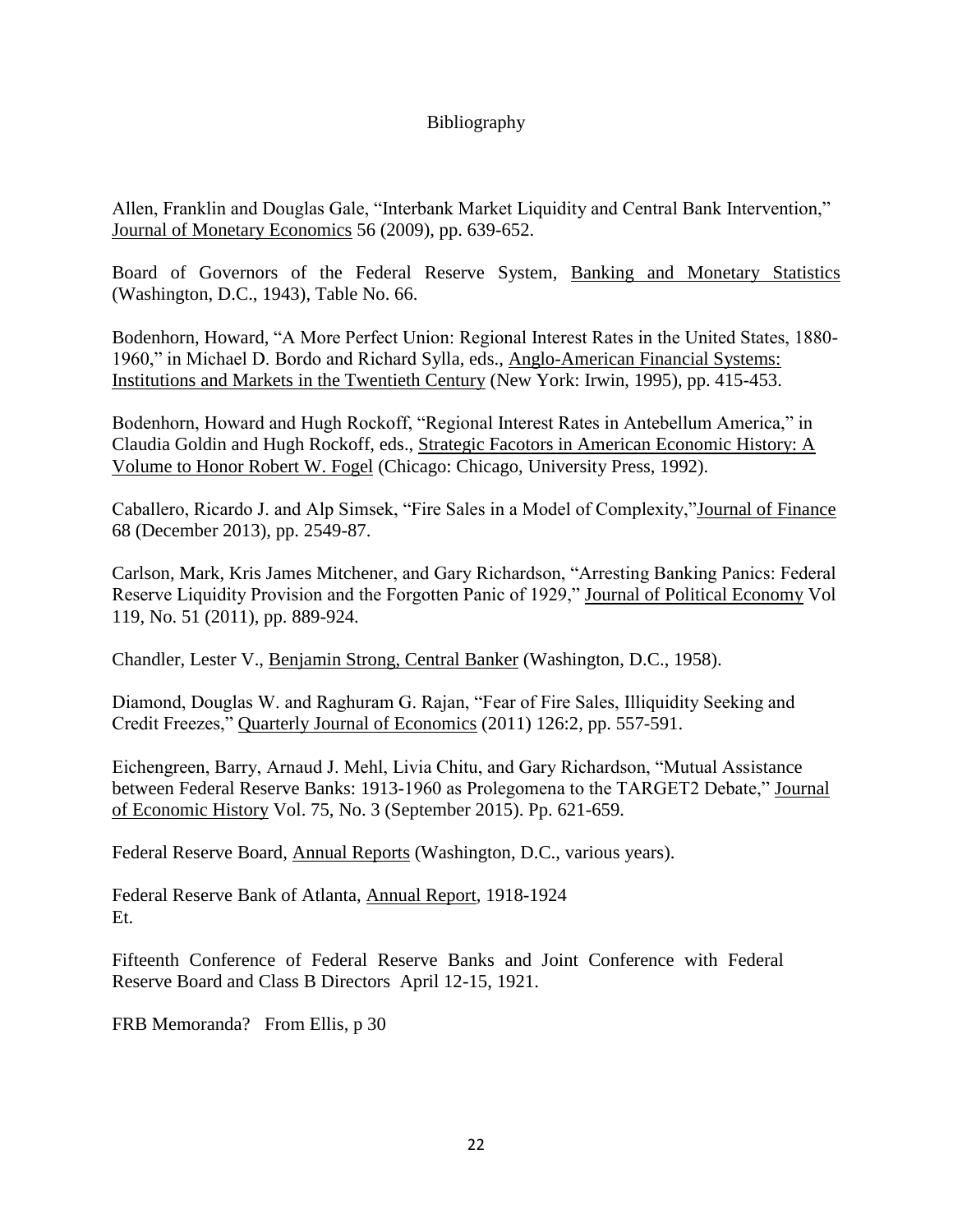Freixas, Xavier and Bruno M. Parigi and Jean-Charles Rochet, " Systemic Risk, Interbank Relations and Liquidity Provision by the Central Bank," Journal of Money, Credit and Banking 32:2 (2000), pp. 611-638.

Friedman, Milton and Anna J. Schwartz, A Monetary History of the United States 18??-1960 (Princeton: Princeton University Press, 1963).

Gordon, Robert J., ed., The American Business Cycle: Continuity and Change (Chicago: Chicago University Press, 1986), Appendix B.

Landon-Lane John and Hugh Rockoff, "Monetary Policy and Regional Interest Rates in the United States, 1880-2002," NBER Working Paper No. 10924 (November 2004).

McCalmont, David B., "The Sharing of Gold Reserves Among Federal Reserve Banks," (Ohio State University, typescript, 1963).

Meltzer, Allan H., A History of the Federal Reserve Vol. 1: 1913-1951, (Chicago: Chicago University Press, 2003)

National Bureau of Economic Research, Macrohistory database, [http://www.nber.org/databases/macrohistory/contents/chapter01.html,](http://www.nber.org/databases/macrohistory/contents/chapter01.html)

Measuring Worth. U.S. Consumer Price Index, [https://www.measuringworth.com/uscpi/result.php,](https://www.measuringworth.com/uscpi/result.php)

Carter, et. Al., Historical Statistics of the United States,

Governors of the Federal Reserve System, Banking and Monetary Statistcs (1943),

Richardson, Gary and William Troost, "Monetary Intervention Mitigated Banking Panics during the Great Depression: Quasi-Experimental Evidence from a Federal Reserve District Border, 1929-1933," Journal of Political Economy Vol. 117, No. 6 (2009) pp. 1031-1073.

Riefler, Winfield, Money Rates and Money Markets in the United States (Harper and Brothers, 1930).

Rockoff, Hugh, "How Long did it take the United States to become an optimal currency area?" in Forrest H. Capie and Geoffrey E. Wood, Monetary Unions: Theory, history, public choice (London: Routledge, 2003), pp. 76-103.

Shleifer, Andrei and Robert W. Vishny, "Fire Sales in Finance and Macroeconomics," Journal of Economic Perspectives 25(1), pp. 29-40.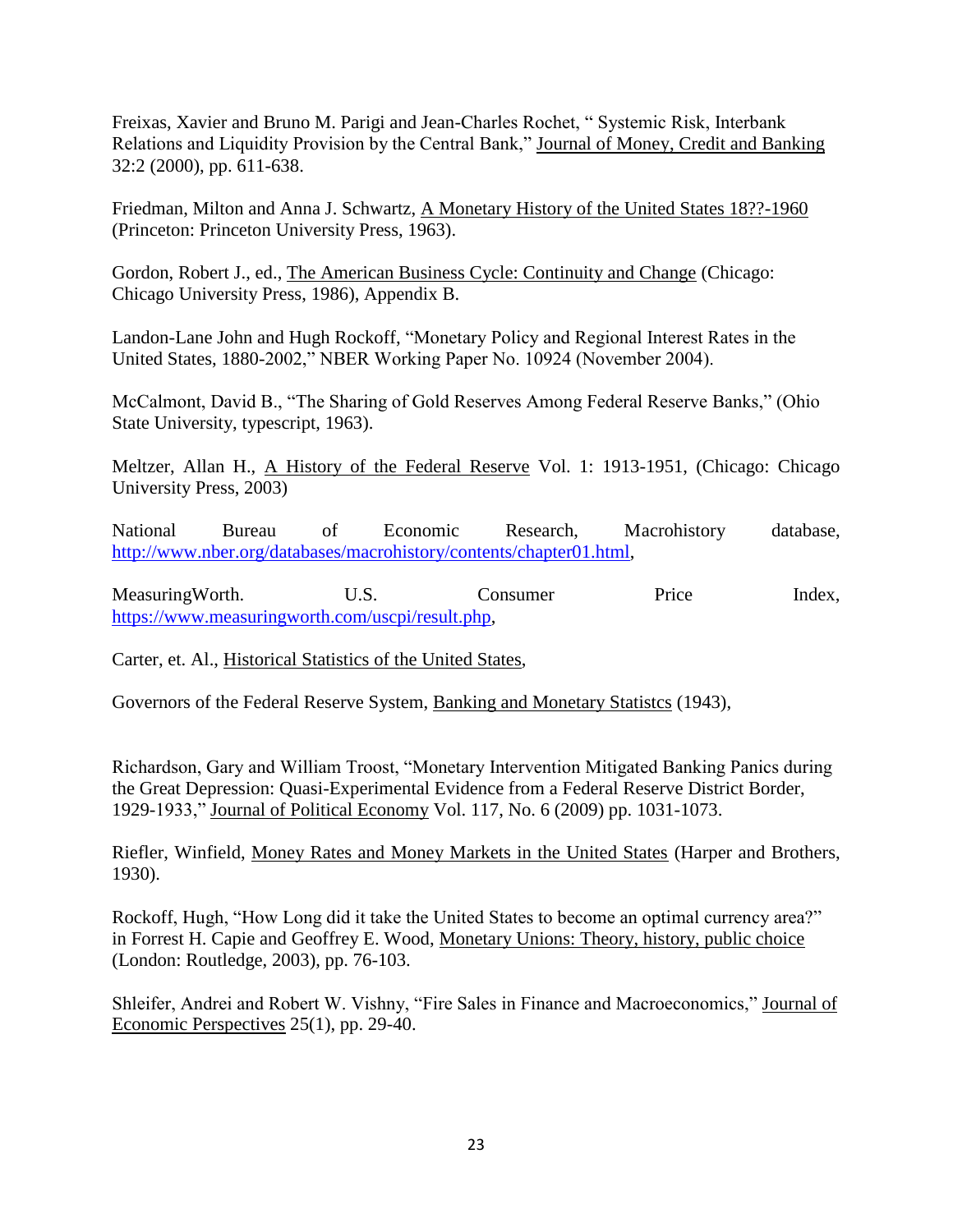Wheelock, David, "Member Bank Borrowing and the Fed's Contractionary Monetary Policy during the Great Depression," Journal of Money, Credit and Banking 22 (4), November 1990, pp. 409-426.

White, Eugene N., The Regulation and Reform of the American Banking System 1900-1929 (Princeton: Princeton University Press, 1983).

White, Eugene N., "Protecting Financial Stability in the Aftermath of World War I: the Federal Reserve Bank of Atlanta's Dissentng Policy," NBER Working Paper No. 21341 (July 2015).

Wright, Gavin, Old South, New South:: Revolutions in the Southern Economy Since the Civil War (Baton Rouge: Louisiana State University Press, 1996).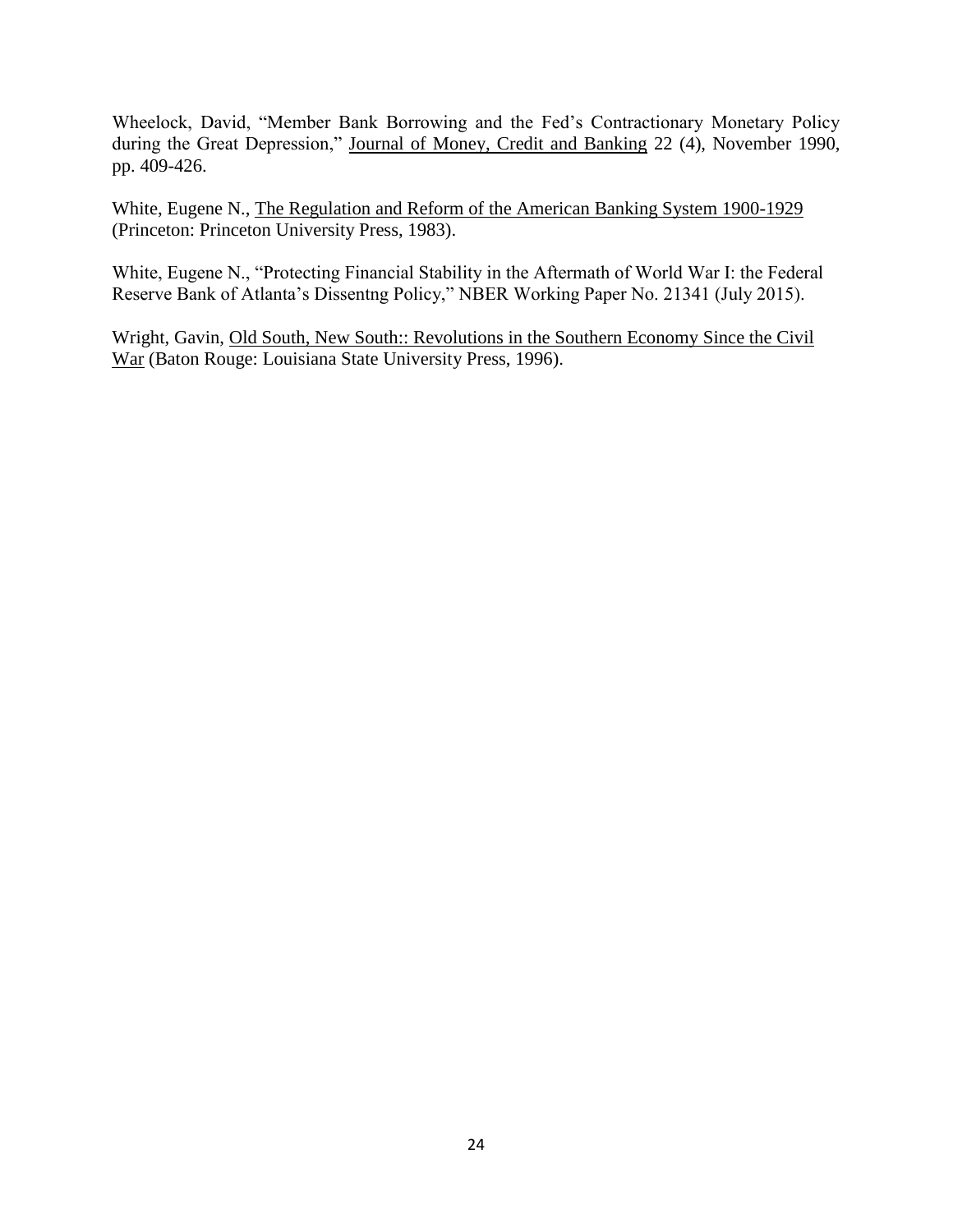|                                           |              |               |              | Dependent variable: |             |             |
|-------------------------------------------|--------------|---------------|--------------|---------------------|-------------|-------------|
|                                           |              |               |              | $\mathrm{Credit}_t$ |             |             |
|                                           | Atlanta      | <b>Boston</b> | Chicago      | Cleveland           | Dallas      | Kansas City |
| $\mathrm{Credit}_{t-1}$                   | $0.063***$   | $0.171***$    | $0.631***$   | $0.175***$          | $0.046***$  | $0.109***$  |
|                                           | (0.016)      | (0.035)       | (0.178)      | (0.037)             | (0.015)     | (0.017)     |
| Adj. Reserves <sub>t</sub>                | $-0.394***$  | $-0.244***$   | $-0.383***$  | $-0.395***$         | $-0.085$    | $-1.207***$ |
|                                           | (0.087)      | (0.080)       | (0.132)      | (0.104)             | (0.127)     | (0.203)     |
| $\text{Borrowed}_t$                       | $2.170***$   | 0.837         | $6.534***$   |                     | $1.381***$  | $0.743*$    |
|                                           | (0.322)      | (0.511)       | (1.963)      |                     | (0.254)     | (0.385)     |
| Adj. Reserves <sub><math>t-1</math></sub> | $-0.012$     | $-0.076***$   | $-0.209***$  | $-0.102***$         | $-0.018**$  | $-0.046***$ |
|                                           | (0.013)      | (0.024)       | (0.057)      | (0.034)             | (0.009)     | (0.013)     |
| Constant                                  | $102.055***$ | $144.620***$  | $342.666***$ | $224.256***$        | $45.502***$ | 159.217***  |
|                                           | (9.832)      | (19.762)      | (63.703)     | (28.393)            | (6.835)     | (17.654)    |
| Observations                              | 83           | 84            | 84           | 84                  | 84          | 84          |
| $\mathbb{R}^2$                            | 0.692        | 0.468         | 0.480        | 0.338               | 0.629       | 0.743       |
| Adjusted $\mathbb{R}^2$                   | 0.676        | 0.441         | 0.454        | 0.313               | 0.610       | 0.730       |
| Residual Std. Error                       | 23.775       | 41.432        | 104.739      | 51.877              | 14.706      | 20.276      |
| F Statistic                               | 43.714***    | $17.381***$   | $18.241***$  | $13.589***$         | $33.522***$ | 56.965***   |

APPENDIX 1: Table 1: Counterfactual Credit Regressions

 $Note:$   $*_{p<0.1; *_{p<0.05; * * *_{p<0.01}}$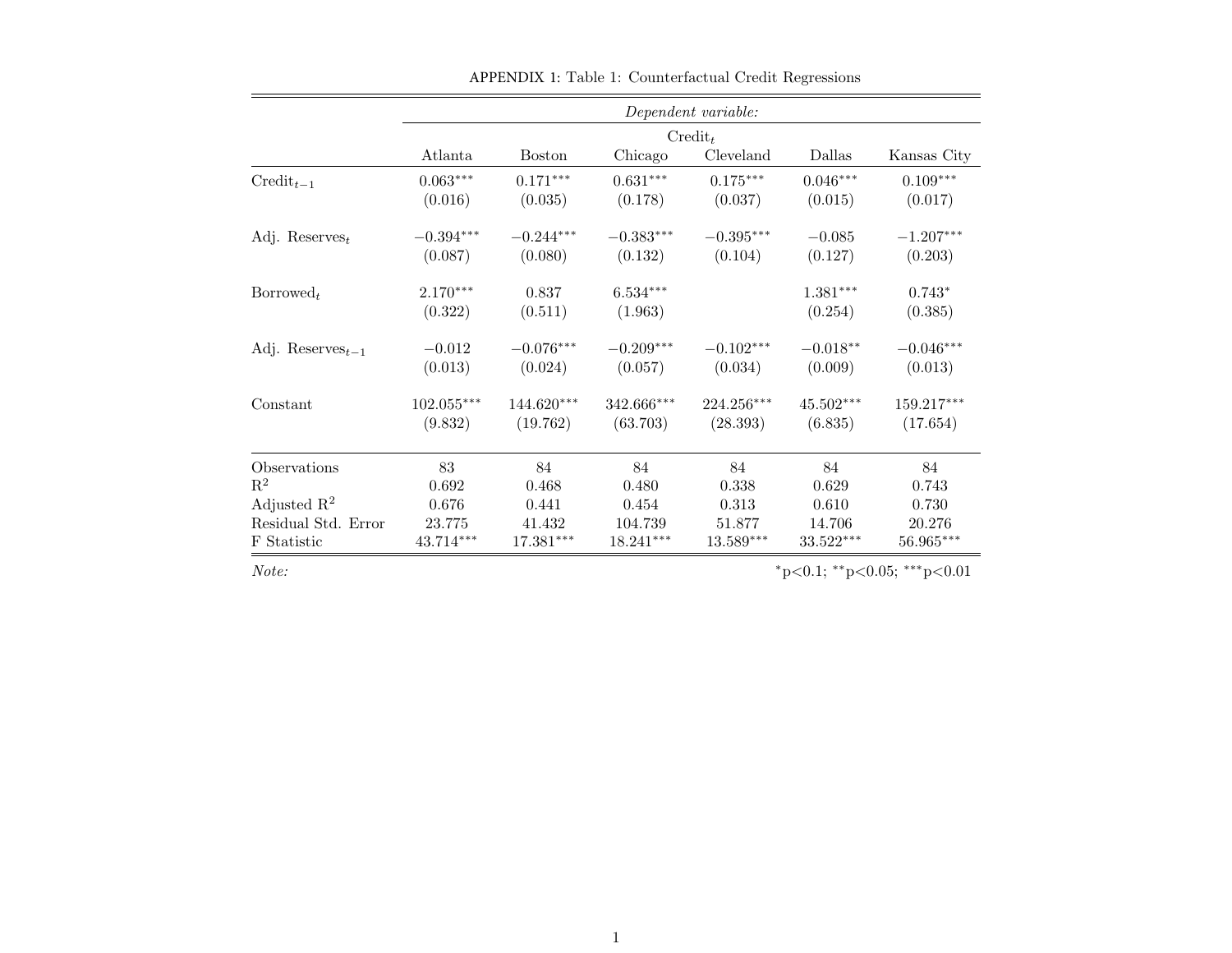|                                           | Dependent variable: |                |                     |              |                             |                        |  |  |
|-------------------------------------------|---------------------|----------------|---------------------|--------------|-----------------------------|------------------------|--|--|
|                                           |                     |                | $\mathrm{Credit}_t$ |              |                             |                        |  |  |
|                                           | Minneapolis         | New York       | Philadelphia        | Richmond     | San Francisco               | St. Louis              |  |  |
| $\mathrm{Credit}_{t-1}$                   | $0.058***$          | $2.446***$     | $0.175***$          | $0.069***$   | $0.133***$                  | $0.076^{\ast\ast\ast}$ |  |  |
|                                           | (0.013)             | (0.318)        | (0.031)             | (0.020)      | (0.032)                     | (0.012)                |  |  |
| Adj. Reserves <sub>t</sub>                | $-0.702***$         | $-1.074***$    | $-0.511***$         | $-0.361**$   | $-0.294***$                 | $-0.382**$             |  |  |
|                                           | (0.101)             | (0.084)        | (0.107)             | (0.169)      | (0.086)                     | (0.150)                |  |  |
| $\text{Borrowed}_t$                       | $0.997***$          | 0.237          | $1.499***$          | $0.643*$     | 0.054                       | $1.560***$             |  |  |
|                                           | (0.342)             | (0.819)        | (0.476)             | (0.375)      | (6.187)                     | (0.315)                |  |  |
| Adj. Reserves <sub><math>t-1</math></sub> | $-0.023***$         | $-0.566***$    | $-0.036**$          | $-0.044**$   | $-0.057***$                 | $-0.034***$            |  |  |
|                                           | (0.008)             | (0.114)        | (0.018)             | (0.018)      | (0.017)                     | (0.010)                |  |  |
| Constant                                  | 86.576***           | $1,276.972***$ | $194.459***$        | $105.607***$ | 172.250***                  | 92.570***              |  |  |
|                                           | (7.813)             | (86.799)       | (23.125)            | (15.716)     | (19.286)                    | (14.767)               |  |  |
| Observations                              | 84                  | 84             | 84                  | 84           | 84                          | 84                     |  |  |
| $\mathbf{R}^2$                            | 0.741               | 0.903          | 0.713               | 0.467        | 0.440                       | 0.715                  |  |  |
| Adjusted $\mathbb{R}^2$                   | 0.728               | 0.898          | 0.699               | 0.440        | 0.411                       | 0.701                  |  |  |
| Residual Std. Error                       | 14.919              | 110.436        | 34.516              | 25.425       | 42.016                      | 19.627                 |  |  |
| F Statistic                               | $56.406***$         | 184.565***     | 49.123***           | 17.287***    | $15.501***$                 | 49.669***              |  |  |
| Note:                                     |                     |                |                     |              | *p<0.1; **p<0.05; ***p<0.01 |                        |  |  |

Table 2: Counterfactual Credit Regressions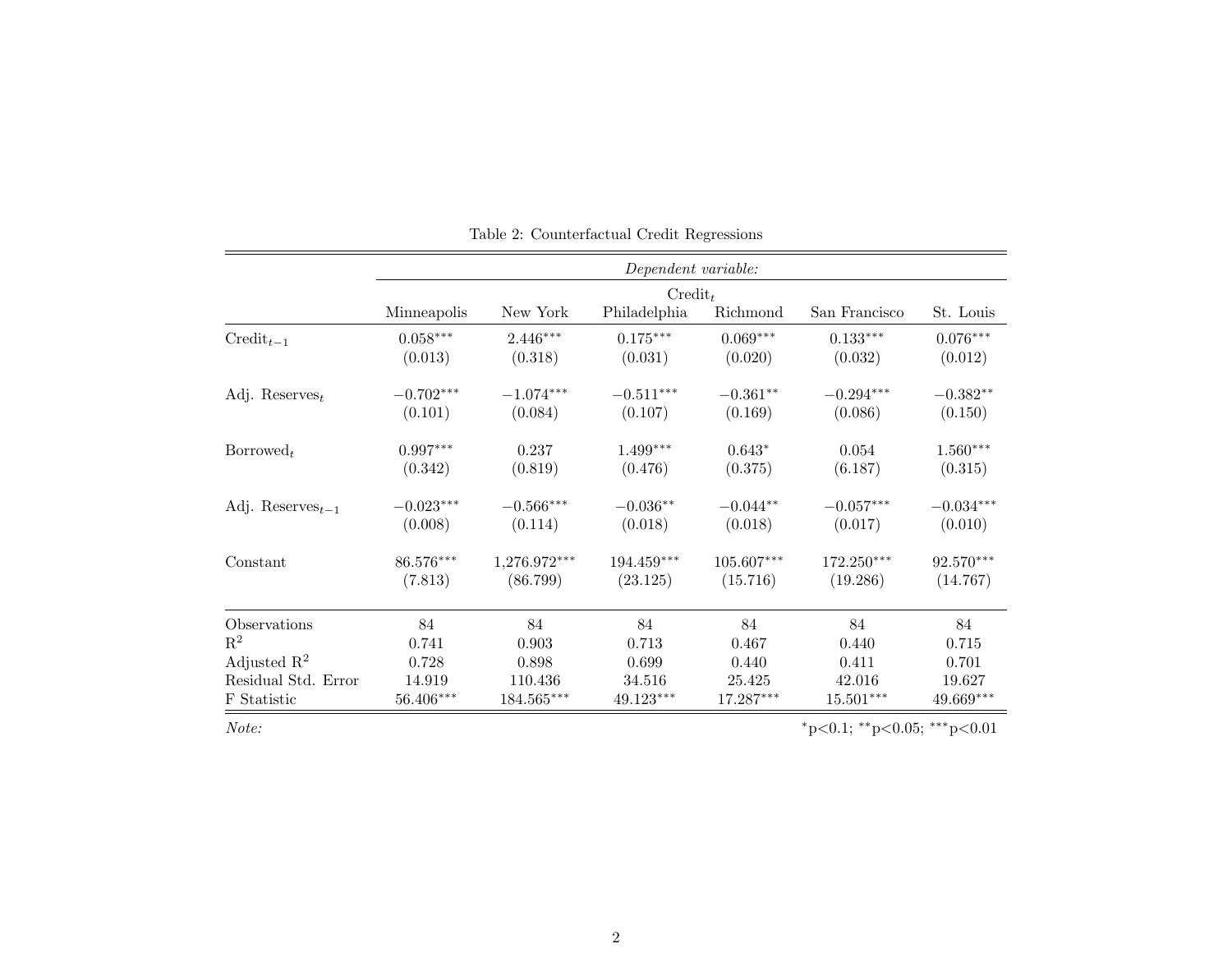|                                          |                          |               |                           | Dependent variable: |                          |                             |
|------------------------------------------|--------------------------|---------------|---------------------------|---------------------|--------------------------|-----------------------------|
|                                          |                          |               |                           | Member Lending $_t$ |                          |                             |
|                                          | Atlanta                  | <b>Boston</b> | Chicago                   | Cleveland           | Dallas                   | Kansas City                 |
| $\mathrm{Credit}_t$                      | $0.611***$               | $-0.827***$   | $0.357*$                  | $-1.131***$         | $0.720***$               | $0.648***$                  |
|                                          | (0.113)                  | (0.144)       | (0.184)                   | (0.214)             | (0.178)                  | (0.124)                     |
| Net Deposits <sub><math>t-1</math></sub> | 0.018                    | $-0.010$      | 0.056                     | $-0.046$            | $-0.020$                 | $-0.006$                    |
|                                          | (0.016)                  | (0.033)       | (0.126)                   | (0.101)             | (0.017)                  | (0.020)                     |
| Member Lending $_{t-1}$                  | $-0.015$                 | 0.020         | $-0.051$                  | 0.035               | 0.020                    | 0.004                       |
|                                          | (0.013)                  | (0.027)       | (0.108)                   | (0.088)             | (0.014)                  | (0.017)                     |
| $\text{Spread}_{t-1}$                    | $-10.370*$               | 5.643         | $-167.775^{\ast\ast\ast}$ | 6.201               | $-15.085^{\ast\ast\ast}$ | $-1.586$                    |
|                                          | (5.748)                  | (11.375)      | (39.443)                  | (19.268)            | (5.670)                  | (6.795)                     |
| $IP_{t-1}$                               | $53.065***$              | 79.732***     | $182.706***$              | $102.449***$        | 32.825***                | $42.045***$                 |
|                                          | (4.048)                  | (7.371)       | (26.605)                  | (13.450)            | (3.917)                  | (4.133)                     |
| Constant                                 | $147.351^{\ast\ast\ast}$ | $710.831***$  | 1,272.713***              | $1,101.576***$      | $100.896***$             | 304.629***                  |
|                                          | (26.067)                 | (42.300)      | (153.447)                 | (81.267)            | (24.946)                 | (25.265)                    |
| Observations                             | 72                       | 71            | 72                        | 72                  | 72                       | 72                          |
| $\mathbf{R}^2$                           | 0.740                    | 0.788         | 0.570                     | 0.693               | 0.562                    | 0.687                       |
| Adjusted $\mathbb{R}^2$                  | 0.721                    | 0.771         | 0.537                     | 0.670               | 0.529                    | 0.664                       |
| Residual Std. Error                      | 21.119                   | 45.273        | 147.400                   | 81.236              | 21.559                   | 21.720                      |
| F Statistic                              | $37.667***$              | $48.234***$   | $17.464^{\ast\ast\ast}$   | $29.798***$         | $16.952***$              | $29.036***$                 |
| Note:                                    |                          |               |                           |                     |                          | *p<0.1; **p<0.05; ***p<0.01 |

APPENDIX 2: Table 1: Counterfactual Member Lending Regressions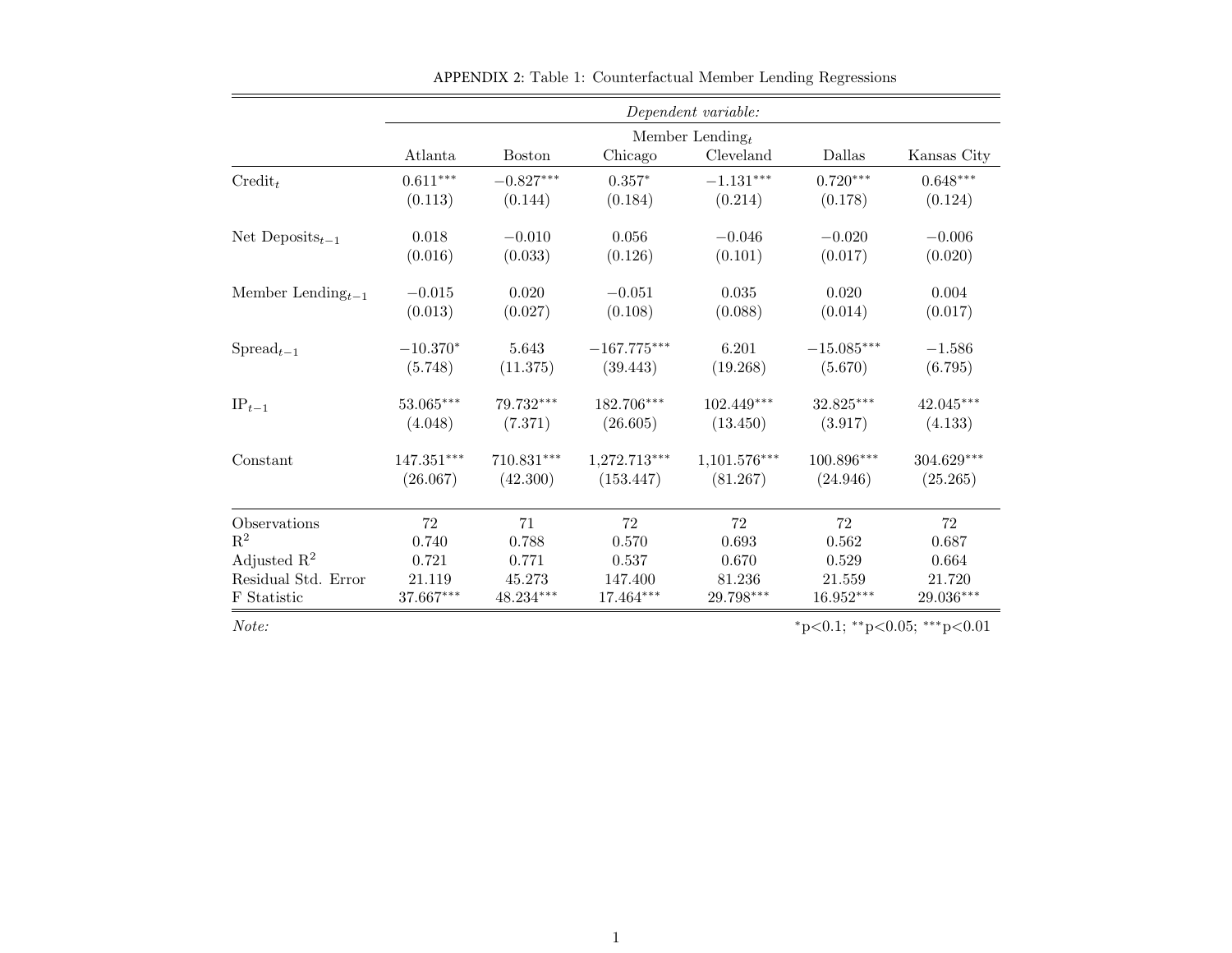|                                          | $Dependent\ variable:$ |                         |                     |              |                                         |            |  |  |  |
|------------------------------------------|------------------------|-------------------------|---------------------|--------------|-----------------------------------------|------------|--|--|--|
|                                          |                        |                         | Member Lending $_t$ |              |                                         |            |  |  |  |
|                                          | Minneapolis            | New York                | Philadelphia        | Richmond     | San Francisco                           | St. Louis  |  |  |  |
| $\mathrm{Credit}_t$                      | 0.150                  | $0.533***$              | 0.091               | 0.121        | 0.591                                   | $-0.267**$ |  |  |  |
|                                          | (0.128)                | (0.183)                 | (0.147)             | (0.086)      | (0.554)                                 | (0.112)    |  |  |  |
| Net Deposits <sub><math>t-1</math></sub> | $-0.006$               | $-0.995*$               | 0.027               | $-0.012$     | $-0.118$                                | $-0.020$   |  |  |  |
|                                          | (0.013)                | (0.535)                 | (0.041)             | (0.011)      | (0.117)                                 | (0.018)    |  |  |  |
| Member Lending $_{t-1}$                  | 0.004                  | $0.634*$                | $-0.023$            | 0.010        | 0.118                                   | 0.019      |  |  |  |
|                                          | (0.011)                | (0.327)                 | (0.034)             | (0.009)      | (0.099)                                 | (0.015)    |  |  |  |
| $\text{Spread}_{t-1}$                    | $-3.933$               | $-279.623***$           | 1.180               | 1.456        | $-140.806***$                           | $-9.539$   |  |  |  |
|                                          | (4.666)                | (93.244)                | (12.870)            | (3.660)      | (42.446)                                | (6.117)    |  |  |  |
| $IP_{t-1}$                               | $21.436***$            | 379.503***              | $56.062***$         | 26.536***    | 89.907***                               | 45.696***  |  |  |  |
|                                          | (3.464)                | (52.652)                | (9.044)             | (2.933)      | (27.383)                                | (4.403)    |  |  |  |
| Constant                                 | 194.811***             | 3,784.011***            | $593.001***$        | $416.265***$ | 667.173***                              | 336.347*** |  |  |  |
|                                          | (22.216)               | (293.061)               | (54.244)            | (20.829)     | (166.570)                               | (25.094)   |  |  |  |
| Observations                             | 72                     | 72                      | 72                  | 72           | 72                                      | 72         |  |  |  |
| $\mathbf{R}^2$                           | 0.430                  | 0.492                   | 0.376               | 0.623        | 0.379                                   | 0.738      |  |  |  |
| Adjusted $\mathbb{R}^2$                  | 0.387                  | 0.454                   | 0.328               | 0.595        | 0.332                                   | 0.719      |  |  |  |
| Residual Std. Error                      | 17.714                 | 313.650                 | 54.058              | 14.393       | 160.290                                 | 25.989     |  |  |  |
| F Statistic                              | $9.962***$             | $12.785^{\ast\ast\ast}$ | $7.945***$          | $21.858***$  | $8.063***$                              | 37.269***  |  |  |  |
| Note:                                    |                        |                         |                     |              | $*_{p<0.1;}$ $*_{p<0.05;}$ $*_{p<0.01}$ |            |  |  |  |

Table 2: Counterfactual Member Lending Regressions

 $\overline{\phantom{a}}$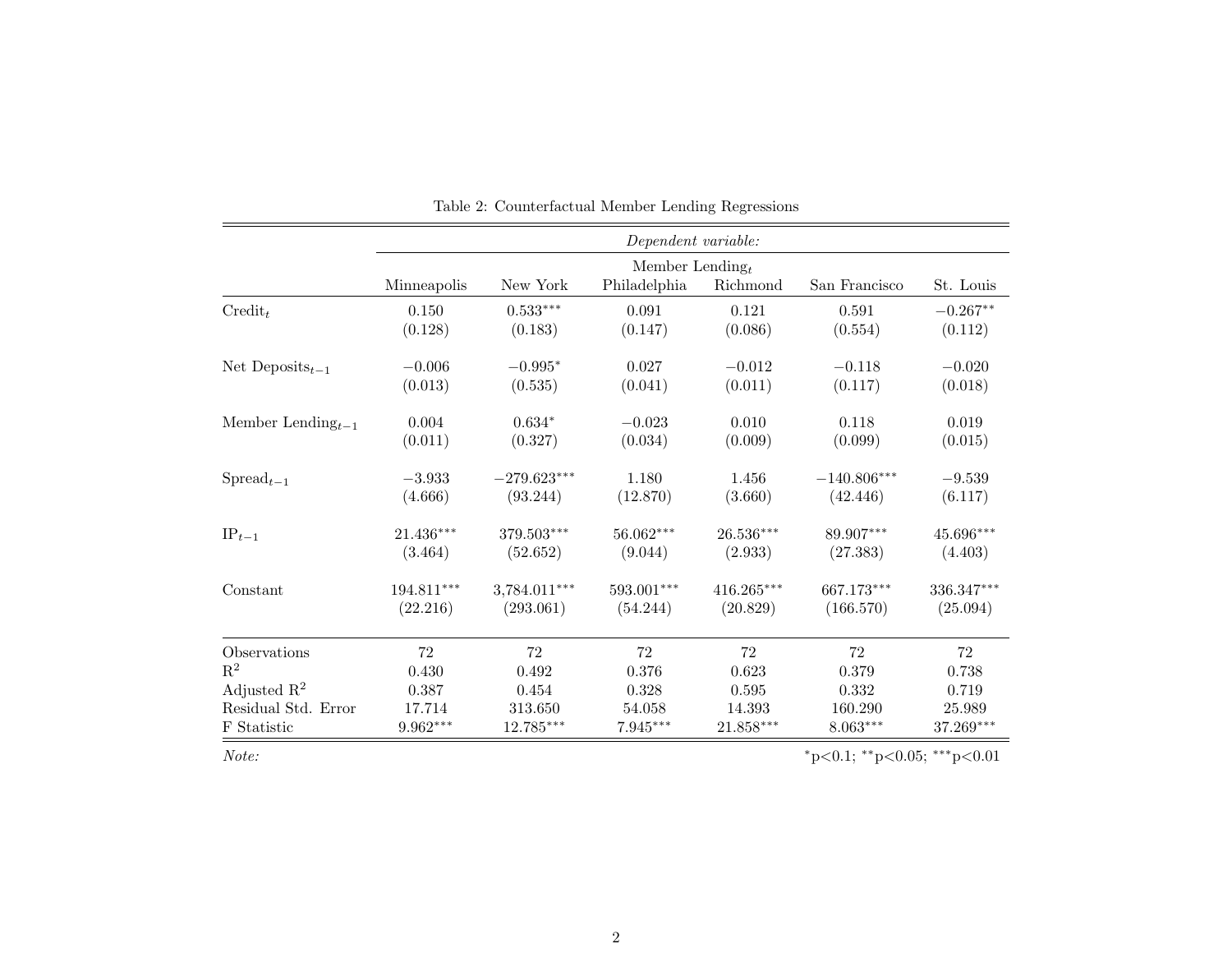APPENDIX 3: Creditactual Credit

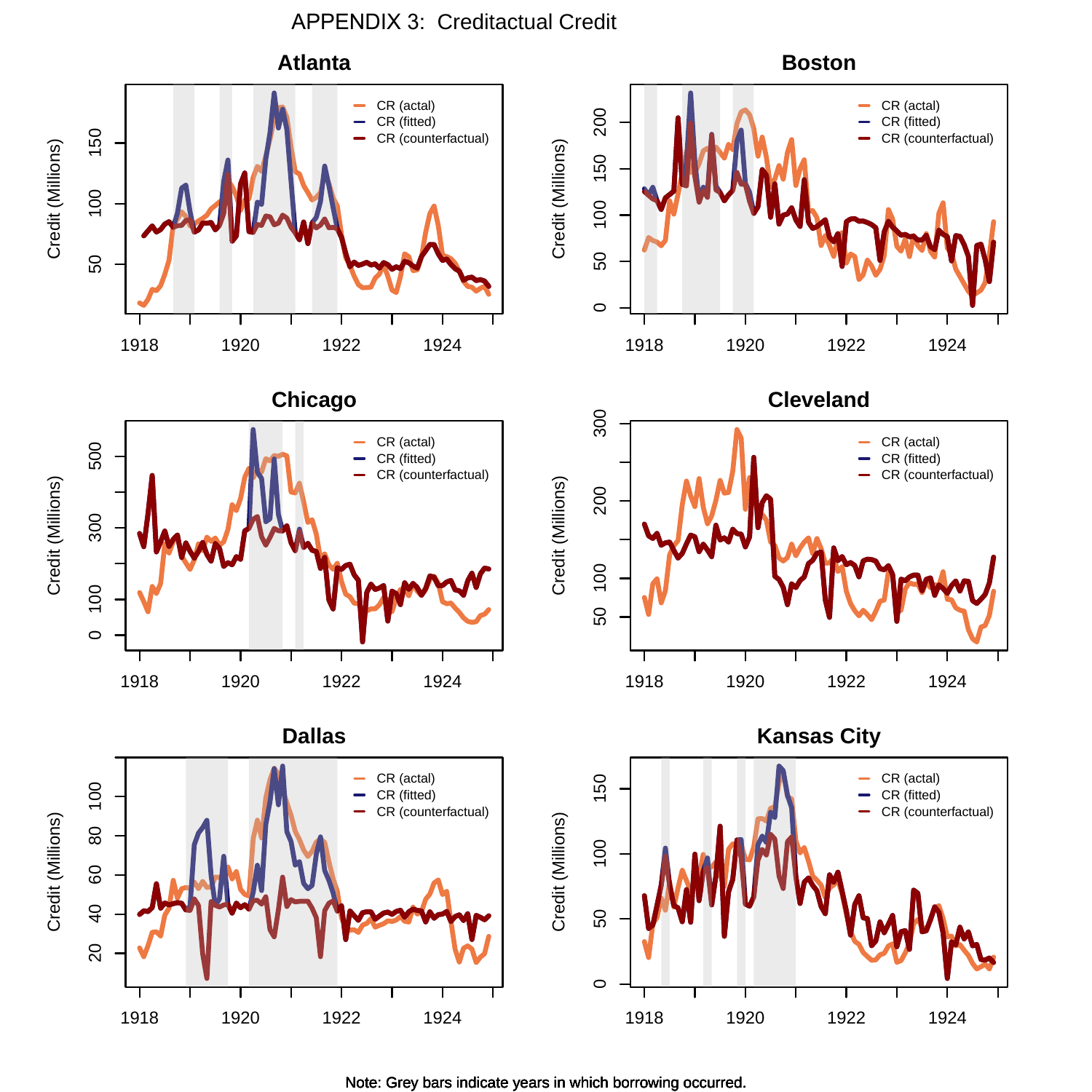#### Counterfactual Credit

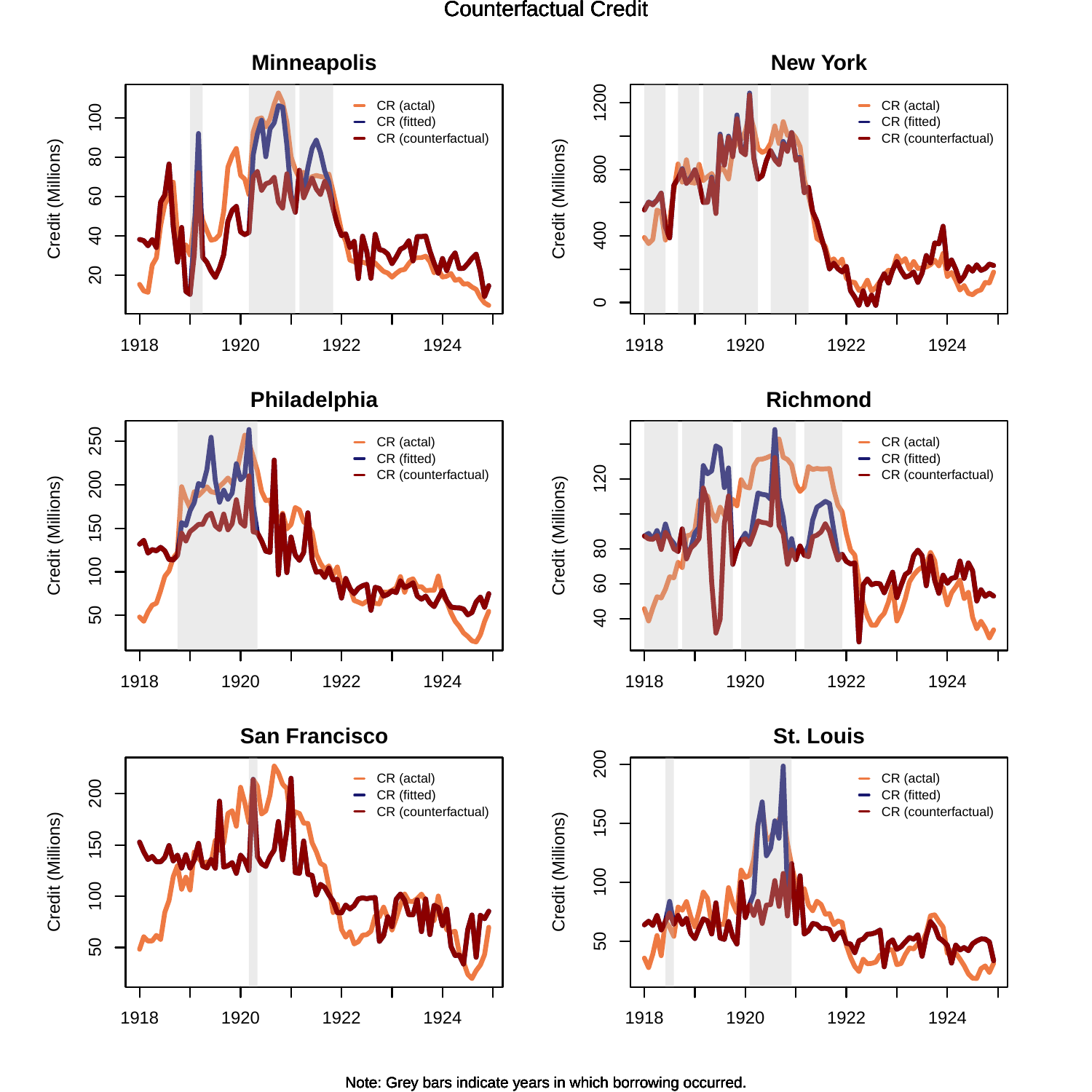#### APPENDIX 4: COUNTERFACTUAL MEMBER LENDING